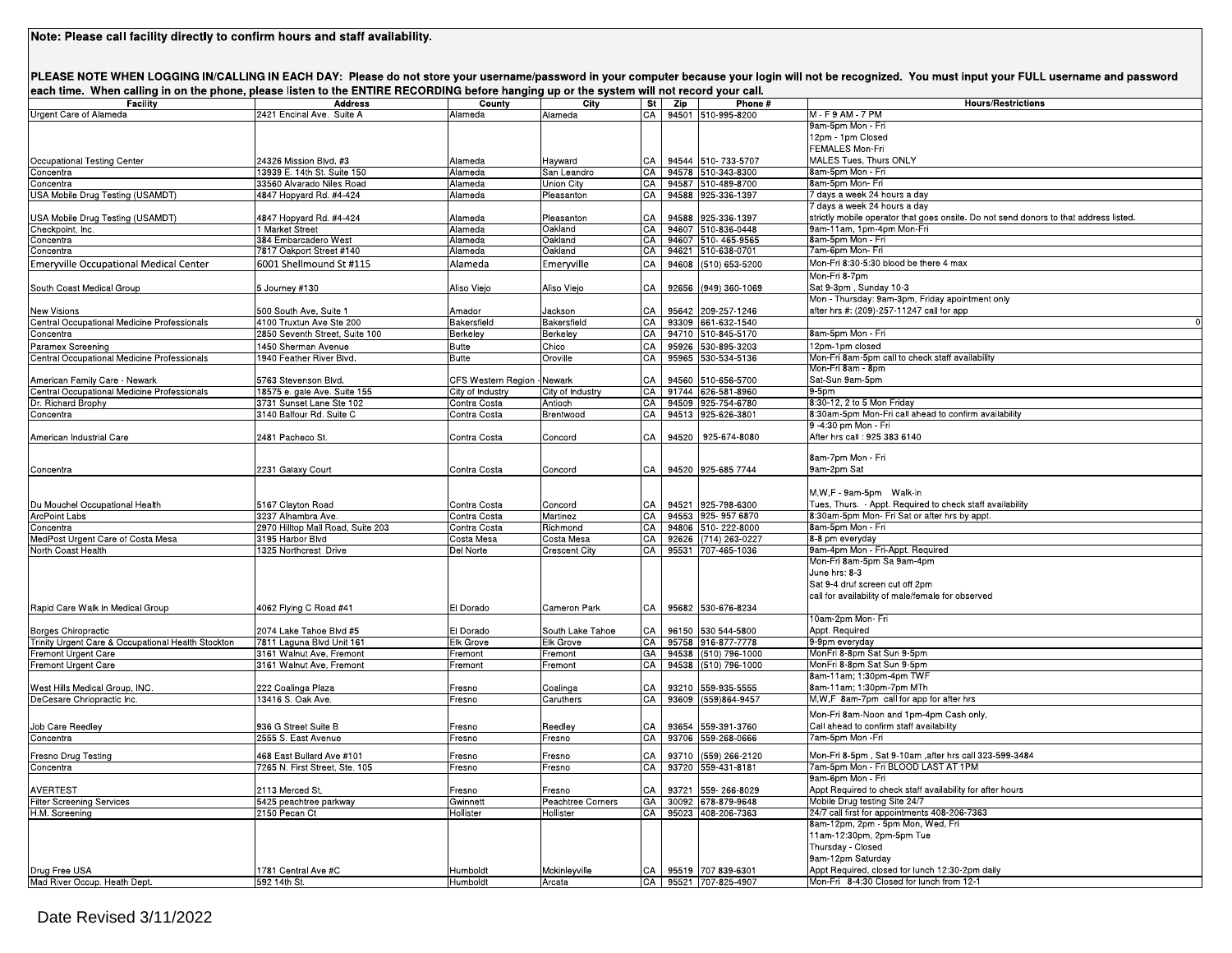|                                                                                   |                                              |             |               |    |                                | Mon-Fri 8am-4pm                                                                           |
|-----------------------------------------------------------------------------------|----------------------------------------------|-------------|---------------|----|--------------------------------|-------------------------------------------------------------------------------------------|
| Med Drug Testing                                                                  | 128 South 8th St.                            | mperial     | Brawley       | СA | 92227 619-882-0960             | 24 hour available - After hour line (760) 222-8282                                        |
|                                                                                   |                                              |             |               |    |                                | 8am-6pm Mon- Fri                                                                          |
| <b>Valley Testing</b>                                                             | 588 Broadway St.                             | Imperial    | El Centro     | CA | 92243 760 352-5358             | 1pm-2pm closed-Appt. Required                                                             |
|                                                                                   |                                              |             |               |    |                                | 8am-5pm Mon - Fri                                                                         |
|                                                                                   |                                              |             |               |    |                                | for 24/7 call 760-835-0318                                                                |
| Forensic Drug Testing (formerly Cal-Test)                                         | 612 South J Street, Suite 8                  | mperial     | Imperial      | СA | 92251 760-355-0796             | after hour fee fri 5pm mon 8am \$125 plus fees, weekends holidays \$175 plus fees         |
| Concentra                                                                         | 1800 Westwind Drive #301                     | Kern        | Bakersfield   | CA | 93301 661-327-9617             | 8am-5pm Mon -Fri                                                                          |
| Memorial Urgent Care                                                              | 3838 San Dimas St. Suite B100                | Kern        | Bakersfield   | CA |                                | 93301 661-326-8985 or 661-326- Working hrs 8-5 seven days a week                          |
| National Toxicology Labs                                                          | 1100 California Avenue                       | Kern        | Bakersfield   | CA | 93304 661-322-4250             | M-F 8AM-5PM                                                                               |
| Staffing Alternatives & Specialized Services                                      | 808 West Ridgecrest blvd                     | Kern        | Ridgecrest    | CA | 93555 (760) 375-1003           | 8am-5pm Mon - Fri . 24/7 service for extra \$25                                           |
| Central Valley Comprehensive Care                                                 | 869 W. Lacey Blvd.                           | Kings       | Hanford       | CA | 93230 (559) 582-9313           | Mon-Thurs 8am-4:30pm Fri. 8am-4pm male/female                                             |
| Gurmu Occupational Medical Servicese                                              | 500 N. Greenfield Avenue                     | Kings       | Hanford       | CА | 93230 559-587-5587             | Mon-Fri 8am-5pm male/female                                                               |
|                                                                                   |                                              |             |               |    |                                | Mon-Fri 9am-5pm closed 12-1 for lunch, call in morning                                    |
| Dr. David Betat                                                                   | 801 11th Street                              | Lake        | Lakeport      | CA | 95453 707-413-3259             | for appt. time (sometimes will close early on Fridays)                                    |
|                                                                                   |                                              |             |               |    |                                | 8am-5pm Mon, Tues, Wed, Fri and Thurs by appt. call in                                    |
|                                                                                   | 2559 Lakeshore Blvd. Suite 4                 | Lake        |               | СA | 95453 1800-490-3784            | morning, closed 12-1 for lunch                                                            |
| No Drugs Inc.                                                                     |                                              |             | Lakeport      | CA |                                | 11 AM - 7 PM M-F                                                                          |
| Turning Point Alcohol & Drug Education Program                                    | 3756 Santa Rosalia Dr #617                   | Los Angeles | Los Angeles   |    | 90008 (323) 296-1840           |                                                                                           |
| ProActiveWork Health Services                                                     | 132 South Beaudry Street                     | Los Angeles | Los Angeles   | CA | 90012 (213) 977-9300           | 24/7                                                                                      |
|                                                                                   |                                              |             |               |    |                                | 8am-4pm Mon- Fri                                                                          |
| Concentra                                                                         | 1313 West 8th Street #100                    | Los Angeles | Los Angeles   | CA | 90017 213-401-1970             | 7am-1pm Sat                                                                               |
|                                                                                   |                                              |             |               |    |                                | Mon-Sun 7 days 24 hours                                                                   |
| Mobile Professionals (mobile collector)                                           | 1925 1/2 Barry Ave                           | Los Angeles | Los Angeles   | CA | 90025 310-658-3780             | must call in advance and mobile only, no site location                                    |
|                                                                                   |                                              |             |               |    |                                | Mon-Fri 8-8pm                                                                             |
| <b>TESTONTIME</b>                                                                 | 1322 Idaho Ave #206                          | Los Angeles | Los Angeles   | СA | 90025 (310) 310-1088           | Sat Sun 9-6pm call 310-310-1088 for apt                                                   |
| Pro Active Work Health Services                                                   | 1325 Beaudry AVE                             | Los Angeles | Los Angeles   | CA | 90026 (213) 977-9300           | 24/7 call for availability on weekends                                                    |
| ArcPoint Labs                                                                     | 2320 South Robertson Boulevard #201          | _os Angeles | Los Angeles   | CA | 90034 310-862-4333             | M- F 9am-4:30                                                                             |
|                                                                                   |                                              |             |               |    |                                | Mon-Thu 9-5                                                                               |
|                                                                                   |                                              |             |               |    |                                | Fri 8-3 pm                                                                                |
|                                                                                   |                                              |             |               |    |                                | Sun 9-1pm                                                                                 |
| The Ness Counseling Center                                                        | 8512 Whitworth Dr<br>3430 South Garfield Ave | Los Angeles | Los Angeles   | CA | 90035 (310) 360-8512           |                                                                                           |
| Concentra                                                                         |                                              | Los Angeles | Commerce      | CA | 90040 323 722-8481             | 7am-7pm Mon- Fri<br>24/7 Call to make sure a female/male is available                     |
| Immediate Medical Care Center                                                     | 6538 Telegraph Rd                            | Los Angeles | Commerce      | CA | 90040 323-726-3212             |                                                                                           |
| Ross Health Care                                                                  | 2476 S Atlantic Blvd.                        | Los Angeles | Commerce      | CA | 90040 323-780-1650 ext 104     | 8am-4:30pm Mon- Fri 8:30am-2pm Sat last grug test at 1                                    |
|                                                                                   |                                              |             |               |    |                                |                                                                                           |
|                                                                                   |                                              |             |               |    |                                |                                                                                           |
| Anzavista Enterprises Ilc                                                         | 8726 S Sepulveda Blvd suite e                | _os Angeles | Los Angeles   | СA | 90045 (310) 348-1314           | Mon Fri 9-5pm                                                                             |
| Concentra                                                                         | 6033 W. Century Blvd., Ste. 200              | os Angeles  | Los Angeles   | CA | 90045 310-215-1600             | 24/7                                                                                      |
|                                                                                   |                                              |             |               |    |                                | Mon - Fri 8 am - 4 pm                                                                     |
|                                                                                   |                                              |             |               |    |                                | Collection fee: \$43.00                                                                   |
| Concentra                                                                         | 434 S. San Vicente Blvd. Ste 100             | Los Angeles | Los Angeles   | CA | 90048 310-360-6780             | Male and female observers available.                                                      |
|                                                                                   |                                              |             |               |    |                                | Mon - Fri 8 am - 4 pm                                                                     |
|                                                                                   |                                              |             |               |    |                                | Collection fee: \$43.00                                                                   |
| Concentra                                                                         | 434 S. San Vicente Blvd. Ste 100             | Los Angeles | Los Angeles   | CA | 90048 310-360-6780             | Male and female observers available.                                                      |
|                                                                                   |                                              |             |               |    |                                | 24/6                                                                                      |
| Concentra                                                                         | 3851 Soto Street                             | Los Angeles | Vernon        | СA | 90058 323-585-7162             | Sunday - Closed                                                                           |
|                                                                                   |                                              |             |               | CA |                                |                                                                                           |
| Venice Culver Marina Medical Group                                                | 12212 West Washington Blvd.                  | Los Angeles | Los Angeles   |    | 90066 310-391-5241             | normal hours 9am-6pm                                                                      |
| Venice Culver Marina Urgent Care                                                  | 12212 W. Washington Blvd.                    | Los Angeles | Los Angeles   | CA | 90066 (310) 391 - 5241         | Mon-Sat 9-2 Sunday closed                                                                 |
| Concentra                                                                         | 2499 S. Wilmington Avenue                    | Los Angeles | Compton       | CA | 90220 310-638-1113             | 8am-4:30pm Mon - Fri                                                                      |
| oncentra                                                                          | 390 N. Sepulveda, Suite 1000                 | Los Angeles | El Segundo    | CA | 90245 310-640-9911             | M-F 7 am - 6 pm - Appt. Required                                                          |
| oncentra'                                                                         | 16630 S Broadway St.                         | Los Angeles | Gardena       | CA | 90248 310-768-8155             | 8am-5pm Mon- Fri                                                                          |
| Concentra                                                                         | 1149 W. 190th Street                         | os Angeles  | Torrance      | CA | 90248 310-324-5777             | 7am-5pm Mon- Fri                                                                          |
|                                                                                   | 14619 S. Praire Ave                          |             | Lawndale      | CA | 90260 310-644-1308             | M-F 2:00 am-6: pm                                                                         |
| One Airport Drug Testing                                                          |                                              | Los Angeles |               |    |                                | 8am-6pm Mon - Fri                                                                         |
|                                                                                   |                                              |             |               |    |                                |                                                                                           |
|                                                                                   |                                              |             |               |    |                                | after hrs M-F 6PM-11PM weekend and holiday goes to goes to Garden Grove office (714)-903- |
| Healthpointe                                                                      | 16702 Valley View Ave.                       | Los Angeles | La Mirada     | CA | 90638 714-367-5390             | 1100                                                                                      |
|                                                                                   |                                              |             |               |    |                                | 7:00am-7:00pm M-F, female on staff                                                        |
|                                                                                   |                                              |             |               |    |                                | Male on staff 24/7                                                                        |
|                                                                                   |                                              |             |               |    |                                | After Hours. Sat. and Sun.                                                                |
| Immediate Medical Care Center /Southern California Imm 15330 Valley View Ave. # 1 |                                              | Los Angeles | La Mirada     | СA | 90638 714-228-0411 or 562-802- | - Appt. Required to check staff availability                                              |
| Immediate Medical Care Center                                                     | 5203 Lakewood Blvd                           | Los Angeles | Lakewood      | CA | 90712 562 633-2273             | 24/7-Appt. Required                                                                       |
| Southern California Immediate Medical                                             | 7300 Alondra Blvd Ste, 108                   | Los Angeles | Paramount     |    | CA 90723 (562) 531-8300        | 9am - 40pm Mon - Fri                                                                      |
|                                                                                   |                                              |             |               |    |                                | 8:30am - 7pm Mon- Fri                                                                     |
| H.P.C. Testing Services                                                           | 1600 E. Burnett St                           | Los Angeles | Signal Hill   | CA | 90755 562-989-5991             | 8:30am-4pm Sat - Appt Required                                                            |
| Care On Site                                                                      | 1250 Pacific Avenue                          | os Angeles  | Long Beach    | CA | 90813 562-437-0831             | 24 hours call for staff availability                                                      |
|                                                                                   |                                              |             |               |    |                                | Corona Timings: 8-6 Mon- fri, closed on weekends                                          |
|                                                                                   |                                              |             |               |    |                                |                                                                                           |
| Pro Health Glendale Occupational Medical Group                                    | 222 W. Eulalia St. #101                      | Los Angeles | Glendale      | СA | 91204 818-246-4800             | 7:30am-6pm Mon - Fri, extended hours until 10 pm for                                      |
|                                                                                   |                                              |             |               |    |                                | Corona Timings: 8-6 Mon- fri, closed on weekends                                          |
|                                                                                   |                                              |             |               |    |                                | 7:30am-6pm Mon - Fri, extended hours until 10 pm for                                      |
| Glendale Occupational Medical Group                                               | 222 W. Eulalia St. #101                      | os Angeles  | Glendale      | CA | 91204 818-246-4800             | Males Mon, Wed, Fri and Females Tues, Thurs but call to confirm                           |
| California Care Central Home Health Care                                          | 1016 E Broadway unit 108                     | _os Angeles | Glendale      | CA | 91205 818-331-0313             | Mon-Fri 9-5:30pm                                                                          |
| Glendale Adventist Medical Center                                                 | 600 S. Glendale Ave.                         | os Angeles  | Glendale      | CA | 91205 818-502-2050             | 8am - 4 pm Mon - Fri                                                                      |
| California Care Central Home Health Care                                          | 1016 E Broadway unit 108                     | Los Angeles | Glendale      | CA | 91205 818-331-0313             | Mon-Fri 9-5:30pm                                                                          |
| oncentra                                                                          | 9700 De Soto Ave                             | Los Angeles | Chatsworth    | CA | 91311 818-882-8100             | 7am-5pm Mon-Fri                                                                           |
| Valley Occupational Medical Ctr                                                   | 1009 Glenoaks Blvd                           | Los Angeles | San Fernando  | CA | 91340 (818) 361-3369           | 7am - 6pm Mon- Fri                                                                        |
|                                                                                   |                                              |             |               |    |                                | Females Mon-Fri 7am-5:30pm                                                                |
| ProHealth Valley Occupational Medical Group                                       | 10630 Sepulveda Blvd. #100                   | Los Angeles | Mission Hills | CA | 91345 818-361-3369             | Males Mon-Fri 7am-9:00pm                                                                  |
|                                                                                   |                                              |             |               |    |                                |                                                                                           |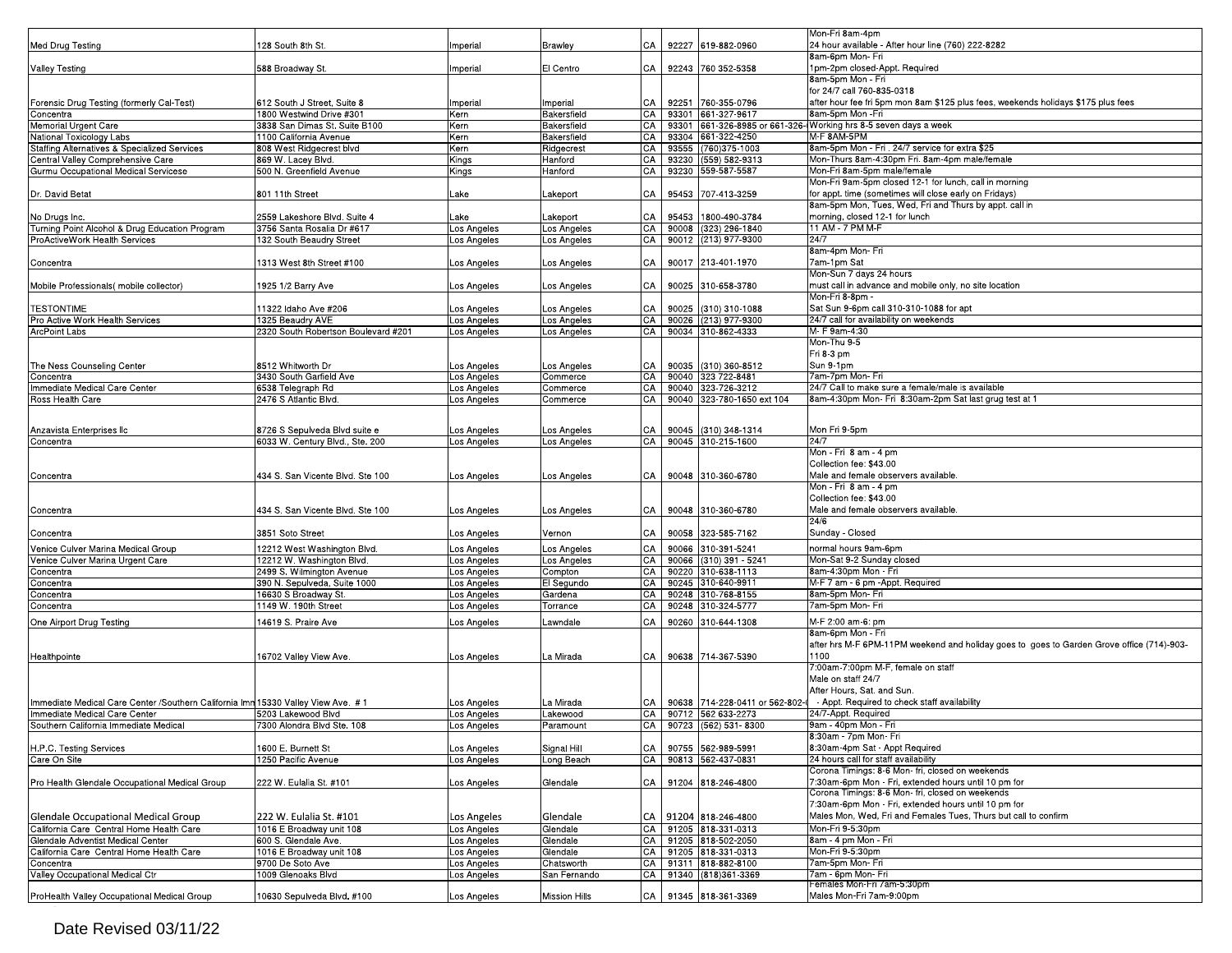| Concentra                                     | 22840 Soledad Canyon Road          | Los Angeles | Saugus              |      | CA   91350 661-799-1776  | 8am-5pm Mon-Fri 9am-5pm Sat/Sun                                                                 |
|-----------------------------------------------|------------------------------------|-------------|---------------------|------|--------------------------|-------------------------------------------------------------------------------------------------|
| Concentra                                     | 25733 Rye Canyon Rd.               | Los Angeles | Valencia            | CA   | 91355 661-295-2500       | 8am-5pm Mon-Fri                                                                                 |
| Concentra                                     | 16300 Roscoe Blvd Suite 1A         | Los Angeles | Van Nuys            | CA   | 91406 818-893-4426       | Mon - Fri 8 am - 6 pm (Collections stop at 5 PM)                                                |
|                                               |                                    |             |                     |      |                          | Mon-Fri 9am-5pm Sat 9am-4pm                                                                     |
|                                               |                                    |             |                     |      |                          |                                                                                                 |
|                                               |                                    |             |                     |      |                          | Observed test by app only                                                                       |
| <b>GIS Medical Exams</b>                      | 16045 Sherman Way H-2              | Los Angeles | Van Nuys            | CA   | 91406 818-497-5949       | 24/7 availability                                                                               |
|                                               |                                    |             |                     |      |                          | 8am-4pm won-Fri                                                                                 |
|                                               |                                    |             |                     |      |                          | afterhrs: M-F: 16:30-19:00, Sat Sun 8:00-16:00 additional fees may apply (male observant leaves |
| <b>ORIS Exam Services</b>                     | 6405 Wilkinson Ave.                | Los Angeles | North Hollywood     | CA I | 91606 818-982-6695       | early)                                                                                          |
|                                               |                                    |             |                     |      |                          | 7am-5pm Mon- Fri                                                                                |
|                                               | 6520 N. Irwindale Ave., Suite 100  | Los Angeles |                     |      |                          |                                                                                                 |
| Concentra                                     |                                    |             | Irwindale           | CA   | 91702 626-812-0366       | 8am-4pm Sat                                                                                     |
|                                               |                                    |             |                     |      |                          |                                                                                                 |
| Healthpointe                                  | 5345 Irwindale Ave.                | os Angeles  | Irwindale           | CA   | 91706 626-960-5361       | m-f 8-6 after hrs goes to Garden Grove office (714)-903-1100or colton office (909)264-2500      |
| Irwindale Industrial Clinic                   | 15768 Arrow Hwy                    | Los Angeles | Irwindale           | CA   | 91706 626 969-9800 x 211 | Mon-Fri 8-4:30                                                                                  |
|                                               |                                    |             |                     |      |                          |                                                                                                 |
|                                               |                                    |             |                     |      |                          |                                                                                                 |
|                                               |                                    |             |                     |      |                          |                                                                                                 |
| Concentra                                     | 9350 Flair Drive Suite 102         | Los Angeles | El Monte            | CA   | 91731 626-407-0300       | Mon-Fri 8am - 5pm Call for Appt.                                                                |
| Concentra                                     | 17487 E. Hurley Street             | Los Angeles | City of Industry    | СA   | 91744 626-965-0959       | 7:30am- 7pm Mon - Fri                                                                           |
| Concentra                                     | 801 Corporate Center Dr, Suite 130 | Los Angeles | Pomona              | CA   | 91768 909-623-1954       | 7:30am-6pm Mon - Fri                                                                            |
| Ventura Urgent Care Center                    | 5725 Ralston Street Suite 101      | Los Angeles | Ventura             | CA   | 93003 805-658-2273       | Mon - Fri 8am - 10pm, Sat - Sun 9am - 5pm                                                       |
|                                               | 43823 10th ST. W                   |             |                     |      |                          | 8:30am-5 pm Mon-Fri After Hours/Weekends by appt.                                               |
| ArcPoint Labs                                 |                                    | Los Angeles | Lancaster           | CA   | 93534 661-945-1011       |                                                                                                 |
| Sixcess Inc.                                  | 43535 17th St. West #302           | Los Angeles | Lancaster           | CA   | 93534 661-951-0444       | 8am-5pm Mon- Fri-Appt Required                                                                  |
|                                               |                                    |             |                     |      |                          | Mon-Fri 7am-9pm                                                                                 |
| Healthline Medical Group                      | 15211 Vanowen Street               |             |                     | CA   |                          | 91405 818-997-7711 Karen 818-81 Sat-Sun & holidays 9am-5pm                                      |
|                                               |                                    | Los Angeles | Van Nuys            |      |                          |                                                                                                 |
| oncentra'                                     | 509 S. I Street, Ste A             | Madera      | Madera              | СA   | 93637 559-673-9020       | 8am-5pm Mon - Fri                                                                               |
| Madera Community Hospital                     | 1250 E Almond AVE                  | Madera      | Madera              | СA   | 93637 559-675-5555       |                                                                                                 |
|                                               |                                    |             |                     |      |                          | M-F 9 am - 4 pm                                                                                 |
| Medical Center of Marin                       | 101 Casa Buena Dr.                 | Marin       | Corte Madera        | CA   | 94925 415-924-4525       | Sat 10 am - 1 pm                                                                                |
|                                               |                                    |             |                     |      |                          |                                                                                                 |
|                                               |                                    |             |                     |      |                          | Tues/Wed/Thurs 10-5, Fri 10-2 APPT Required, Call to                                            |
|                                               |                                    |             |                     |      |                          | check staff availability. May have later hours on Tu/Th,                                        |
| Dr. Brett Stine Chiropractic                  | 101 Boatyard Drive Suite D         | Mendocino   | Fort Bragg          | CA   | 95437 707-964-2600       | call for appt                                                                                   |
|                                               |                                    |             |                     |      |                          | M, Tu, Wed, Fri 8:30am-5pm 12-130pm closed APPT                                                 |
|                                               |                                    |             |                     |      |                          |                                                                                                 |
| Dr. Danny Lanser Chiropractic                 | 510 Cypress Street Suite B         | Mendocino   | Fort Bragg          | CA   | 95437 707-964-4771       | Required (MALE only) Call to check staff availability                                           |
| Alcohol & Drug Testing Services/SDTS          | 419 Talmage Rd Suite A             | Mendocino   | Ukiah               | СA   | 95482 707 463-1230       | 9am-4pm Mon - Fri-Call to check staff availability                                              |
|                                               |                                    |             |                     |      |                          | 8am-5pm Mon, Tues, Thurs, Fri 9am-5pm Wed                                                       |
| Drug Free USA of Ukiah                        | 1252 Airport Park Blvd. Suite C5   | Mendocino   | Ukiah               | CA   | 95482 707-462-9448       | 8am-12pm Sat                                                                                    |
|                                               |                                    |             |                     |      |                          | Mon-Wed. 8am-7pm, Thu-Fri. 8am-5pm                                                              |
|                                               |                                    |             |                     |      |                          | closed for lunch 12pm-1245pm                                                                    |
|                                               |                                    |             |                     |      |                          |                                                                                                 |
| Pacific Redwood Medical Group Job Care        | 232 Hospital Dr. #B                | Mendocino   | Ukiah               | CA   | 95482 707-467-4994       | Because of Covid-19 blood collection available Mondays at this time                             |
|                                               |                                    |             |                     |      |                          | closed for lunch 12pm-1245pm                                                                    |
|                                               |                                    |             |                     |      |                          |                                                                                                 |
| Pacific Redwood Medical Group Job Care        | 232 Hospital Dr. #B                | Mendocino   | Ukiah               | CA   | 95482 707-467-4994       | Because of Covid-19 blood collection available Mondays at this time                             |
|                                               |                                    |             |                     |      |                          | Mon-Fri 8:30am-6:30pm (arrive by 5pm)                                                           |
| Pinnacle Urgent Care                          | 285 Mercey Springs Rd.             | Merced      | Los Banos           | CA   | 93635 209-829-0444       | Sat 9am-12 noon call to confirm male staff availability                                         |
|                                               |                                    |             |                     |      |                          | M-F: 8am - 12pm; 1pm - 5pm                                                                      |
|                                               |                                    |             |                     |      |                          |                                                                                                 |
|                                               |                                    |             |                     |      |                          |                                                                                                 |
|                                               |                                    |             |                     |      |                          | AFTER HOURS:                                                                                    |
|                                               |                                    |             |                     |      |                          | FOUNTAIN VIEW URGENT CARE                                                                       |
|                                               |                                    |             |                     |      |                          | M-F: 8am - 8:30pm                                                                               |
|                                               |                                    |             |                     |      |                          | S: 9am - 5:30pm                                                                                 |
|                                               |                                    |             |                     |      |                          |                                                                                                 |
| Olivewood Meadows Occupational Health Center  | 374 West Olive Ave, Suite A        | Merced      | Merced              | CA   | 95348 209-205-1001       | Su: 9am - 2:30pm                                                                                |
| Concentra                                     | 1524 McHenry Ave Suite 135         | Modesto     | Modesto             | CA   | 95350 209 575-5801       | 8am-5pm Mon- Fri                                                                                |
| Concentra                                     | 1340 Mitchell Road                 | Modesto     | Modesto             | CA   | 95351 209-581-9711       | 8am-5pm Mon - Fri                                                                               |
| DNT Health Check                              | 400 12th St. #23                   | Modesto     | Modesto             | CA   | 95354 209-492-9549       | 8am-4pm Mon-Fri - APPT REQ., weekend by appt                                                    |
| Mammoth Hospital                              | 85 Sierra Park Rd                  | Mono        | Mammoth Lakes       |      |                          | 7am - 5pm Mon - Th                                                                              |
|                                               |                                    |             |                     | CA   | 93546 (760) 934-3311     |                                                                                                 |
|                                               |                                    |             |                     |      |                          |                                                                                                 |
|                                               |                                    |             |                     |      |                          | Monday-Friday 8am to 10pm; Saturday-Sunday 8am to 6pm                                           |
| Salinas - South Main Clinic (Doctors on Duty) | 1212 South Main Street             | Monterey    | Salinas             | CA   | 90045 831-422-7777       | No after hours                                                                                  |
| Salinas Urgent Care                           | 558 Abbott St, Ste A               | Monterey    | Salinas             | CA   | 93901 (831) 755-7880     | Monday - Friday 7am-6pm, Closed Saturday & Sunday- no after hours                               |
|                                               |                                    |             |                     |      |                          |                                                                                                 |
|                                               |                                    |             |                     |      |                          |                                                                                                 |
|                                               |                                    |             |                     |      |                          |                                                                                                 |
| Harden Urgent Care                            | 1756 North Main St, Ste 200        | Monterey    | Salinas             |      | CA 93906 (831) 443-8200  | Monday-Friday 8am-7pm, Closed Saturday & Sunday                                                 |
| Doctors On Duty - Marina                      | 3130 Del Monte Blvd                | Monterey    | Marina              | CA   | 93933 (831) 883-3330     | Monday-Friday; 8am-6pm, Closed Saturday & Sunday.                                               |
| Doctors On Duty - Monterey                    | 501 Lighthouse Ave                 | Monterey    | Monterey            | CA   | 93940 (831) 649-0770     | Monday-Friday 8am-8pm; Saturday & Sunday 8am-6pm                                                |
|                                               |                                    |             |                     |      |                          |                                                                                                 |
|                                               |                                    |             |                     |      |                          |                                                                                                 |
|                                               |                                    |             |                     |      |                          |                                                                                                 |
| Doctors On Duty - Seaside                     | 1513 Fremont Blvd, Ste E1          | Monterey    | Seaside             | CA   | 93955 (831) 899-1910     | Monday-Friday 8am-6pm; Closed Saturday & Sunday                                                 |
| Doctors On Duty - Aptos                       | 6800 Soquel Drive                  | Monterey    | Aptos               |      | 95003 (831) 662-3611     | Monday-Friday 8am-6pm; Closed Saturday & Sunday                                                 |
|                                               |                                    |             |                     | СA   |                          |                                                                                                 |
| Doctors On Duty - Santa Cruz                  | 615 Ocean St                       | Monterey    | Santa Cruz          | CA   | 95060 (831) 425-7991     | Monday-Friday 7am-8pm; Saturday & Sunday 7am-4pm                                                |
| Doctors On Duty - Watsonville                 | 1505 Main St                       | Monterey    | Watsonville         | СA   | 95076 (831) 722-1444     | Monday-Friday 7am-7pm; Saturday & Sunday 7am-4pm                                                |
|                                               |                                    |             |                     |      |                          | 9am - 5pm Mon - closed 12-1:15pm lunch,                                                         |
|                                               |                                    |             |                     |      |                          | after hrs: Mon-Tue 7pm-11pm, Thu-fri-sat 7pm-11pm, Sun 2pm-11pm                                 |
|                                               |                                    |             |                     |      |                          | Extra \$20 for after hrs and wknd.                                                              |
| Napa Valley Drug & Alcohol Testing            | 3421 Villa Lane Suite 2A           | Napa        | Napa                | CA   | 94558 707-320-4945       |                                                                                                 |
|                                               |                                    |             |                     |      |                          | 9am - 5pm Mon - closed 12-1:15pm lunch,                                                         |
|                                               |                                    |             |                     |      |                          | after hrs: Mon-Tue 7pm-11pm, Thu-fri-sat 7pm-11pm, Sun 2pm-11pm                                 |
| Napa Valley Drug & Alcohol Testing            | 3421 Villa Lane Suite 2A           | Napa        | Napa                | CA   | 94558 707-320-4945       | Extra \$20 for after hrs and wknd.                                                              |
|                                               |                                    |             |                     |      |                          |                                                                                                 |
| <b>Community Recovery Resources</b>           | 180 Sierra College Drive           | Nevada      | <b>Grass Valley</b> | CA   | 95945 530-273-9541       | Call same day for appt. time                                                                    |

Date Revised 03/11/2022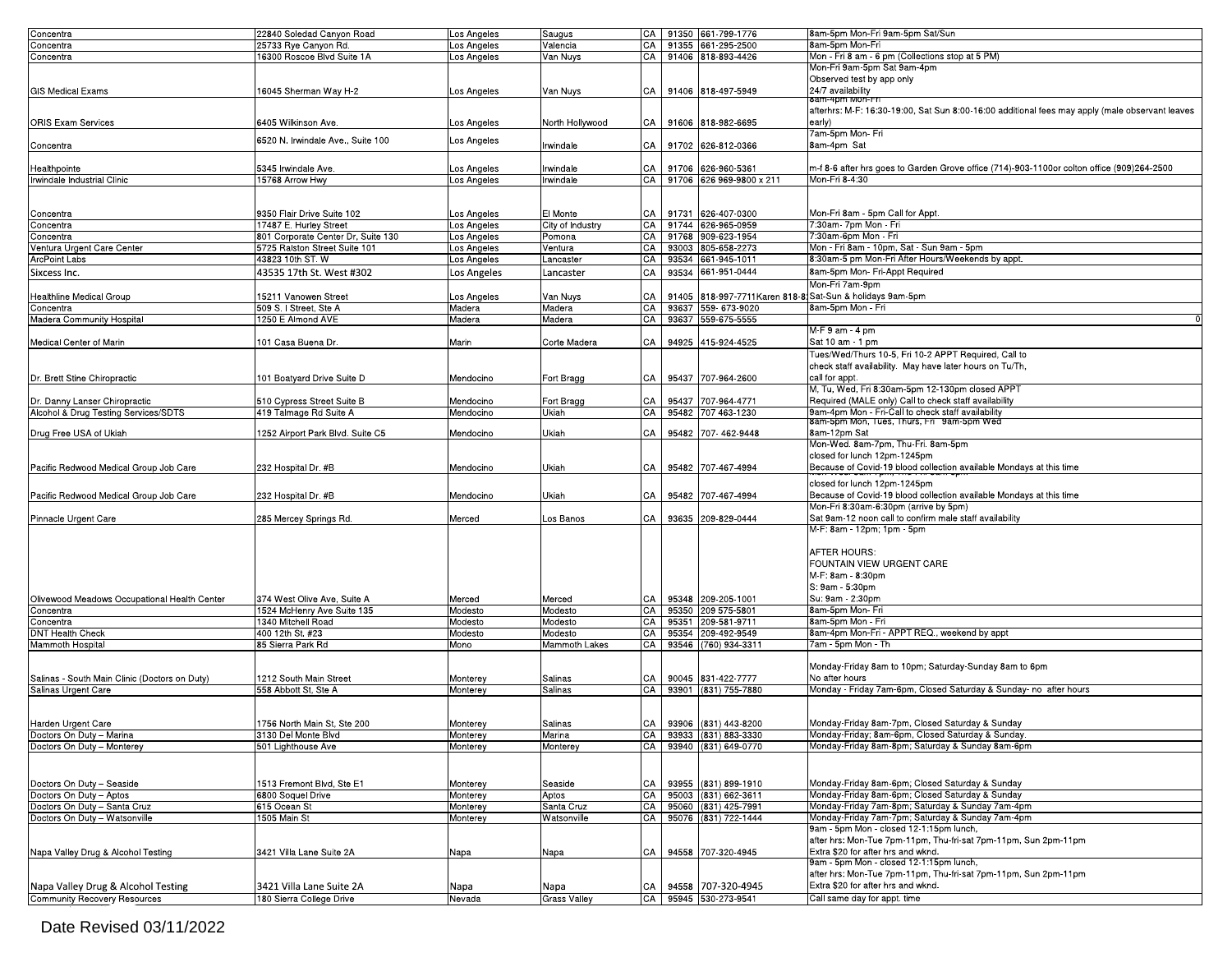| <b>Community Recovery Resources</b>         | 10015 Palisades Drive, Suite 1                    | Nevada                       | Truckee              |    |          | CA 96161 530-587-8194                           | 12noon - 7:30pm Mon-Thurs, 9am - 4:30pm Fri                                               |
|---------------------------------------------|---------------------------------------------------|------------------------------|----------------------|----|----------|-------------------------------------------------|-------------------------------------------------------------------------------------------|
|                                             |                                                   |                              |                      |    |          |                                                 | Mon-Fri 9-3pm                                                                             |
| Advanced Toxicology in Roswell              | 404 W College Blvd                                | New Mexico                   | Roswell              | СA |          | 88201 575-910-4365                              | Sat-Sun and 24/7 service on call                                                          |
|                                             |                                                   |                              |                      |    |          |                                                 | Mon Fri 8-8pm                                                                             |
| Newport Urgent Care                         | 1000 Bristol ST North, #1B                        | Newport                      | Newport              | СA |          | 92660 949-752-6300                              | Sat Sun 8-7 PM                                                                            |
|                                             |                                                   |                              |                      |    |          |                                                 | 9am-4pm Mon-Fri                                                                           |
|                                             |                                                   |                              |                      |    |          |                                                 |                                                                                           |
|                                             |                                                   |                              |                      |    |          |                                                 | 10am-1pm Saturdays                                                                        |
| Medical Center of Marin - Novato            | 7428 Redwood Blvd, #100                           | Northern Marin County Novato |                      | CA |          | 94945 (415) 895-2789                            | drug screens                                                                              |
|                                             |                                                   |                              |                      |    |          |                                                 | 9am-4pm Mon-Fri                                                                           |
|                                             |                                                   |                              |                      |    |          |                                                 | 10am-1pm Saturdays                                                                        |
| Medical Center of Marin - Novato            | 7428 Redwood Blvd, #100                           | Northern Marin County Novato |                      | CA |          | 94945 (415) 895-2789                            | drug screens                                                                              |
|                                             |                                                   |                              |                      |    |          |                                                 | Mon-Fri 930am-1pm & 2pm-5pm                                                               |
|                                             |                                                   |                              |                      |    |          |                                                 | Phone for appt Mon-Fri                                                                    |
|                                             |                                                   |                              |                      |    |          |                                                 | Afters hours& weekends Medical Board only                                                 |
|                                             | 1730 Franklin Street. Suite 211                   |                              | Oakland              | CA |          | 94612 510-268-4901                              | Mobile Collections \$100 + mileage                                                        |
| Global Drug, DNA & Alcohol Testing          |                                                   | Oakland                      |                      |    |          |                                                 |                                                                                           |
|                                             |                                                   |                              |                      |    |          |                                                 | Mon-Fri 930am-1pm & 2pm-5pm                                                               |
|                                             |                                                   |                              |                      |    |          |                                                 | Phone for appt Mon-Fri                                                                    |
|                                             |                                                   |                              |                      |    |          |                                                 | Afters hours& weekends Medical Board only                                                 |
| Global Drug, DNA & Alcohol Testing          | 1730 Franklin Street, Suite 211                   | Oakland                      | Oakland              | CA |          | 94612 510-268-4901                              | Mobile Collections \$100 + mileage                                                        |
| Central Occupational Medicine Professionals | 59 South Milliken Ave. Suite 100                  | Ontario                      | Ontario              | СA |          | 91761 909-605-8888                              | 9-5pm                                                                                     |
| <b>Ontario Testing Center</b>               | 402 South milliken Ave suite E2                   | Ontario                      | Ontario              | CA |          | 91761 909-937-3955                              | Mon-Fri 9-4:30                                                                            |
| Concentra                                   | 40 Centerpointe Dr. Ste. 115                      | Orange                       | La Palma             | CA |          | 90623 714-522-8020                              | 24/7 - Appt. Required to check staff availability                                         |
|                                             | 4200 CA-1 #150                                    |                              | Long Beach           | CA |          | 90804 (562) 661-9100                            | Mon - Fri 8-5pm                                                                           |
| Long beach Urgent Care                      |                                                   | Orange                       |                      |    |          |                                                 |                                                                                           |
| Concentra                                   | 2362 Morse Avenue                                 | Orange                       | Irvine               | CA |          | 92614 949-863-9103                              | 8:00am-5:00pm M-F                                                                         |
|                                             |                                                   |                              |                      |    |          |                                                 | Mon Fri 8-5pm                                                                             |
| Concentra on Morse                          | 2362 Morse Ave                                    | Orange                       | Irvine               | СA | 92614    | (949) 863-9103                                  | last app 4:30                                                                             |
|                                             |                                                   |                              |                      |    |          |                                                 | Mon-Fri 9am-6pm, Sat 9am-3pm                                                              |
| Sand Canyon Urgent Care                     | 15775 Laguna Canyon Rd. #100                      | Orange                       | Irvine               | CA |          | 92618 949-417-0272                              | call for Male obs                                                                         |
|                                             |                                                   |                              |                      |    |          |                                                 | 8am-5pm Mon - currently till 4pm Fri no weekends                                          |
|                                             |                                                   |                              |                      |    |          |                                                 | Female collector: 9-4pm                                                                   |
| OHS Health and Safety Services              | 3303 Harbor Boulevard, Suite G-2                  | Orange                       | Costa Mesa           | СA |          | 92626 949-764-9301                              | Male collector: 8-11am/12-4 pm                                                            |
|                                             | 22741 Lambert Street                              |                              | Lake Forest          | СA |          | 92630 949-581-3011                              | 8am-4pm Mon-Fri                                                                           |
| Concentra                                   |                                                   | Orange                       |                      |    |          |                                                 |                                                                                           |
|                                             |                                                   |                              |                      |    |          |                                                 | Mon-Fri 9am-6pm, Sat 9am-3pm                                                              |
| Sand Canyon Urgent Care                     | 23521 Paseo De Valencia, Suite 101                | Orange                       | Laguna Hills         | СA |          | 92653 949 206 4633                              | call for Male obs                                                                         |
|                                             |                                                   |                              |                      |    |          |                                                 | Mon-Fri 9am-9pm                                                                           |
| Nellie Gale Urgent Care                     | 27001 Moulton Pkwy A-102                          | Orange                       | Laguna Hills         | СA |          | 92656 949-600-1907                              | Sat/Sun 9am-5pm call ahead for staff availability                                         |
|                                             |                                                   |                              |                      |    |          |                                                 | 8am-6pm Mon - Fri                                                                         |
| Southland Family Urgent Care                | 27660 Santa Margarita Pkwy                        | Orange                       | Mission Viejo        | СA | 92691    | 949-951-7111                                    | 8am-2pm Sat & holidays                                                                    |
| Concentra                                   | 3100 W. Warner Avenue                             | Orange                       | Santa Ana            | CA |          | 92704 714-546-4233                              | 8am-4:30pm Mon - Fri                                                                      |
|                                             |                                                   |                              |                      |    |          |                                                 |                                                                                           |
|                                             |                                                   |                              |                      |    |          |                                                 |                                                                                           |
|                                             |                                                   |                              |                      |    |          |                                                 |                                                                                           |
|                                             |                                                   |                              |                      |    |          |                                                 | 7am-Midnight Mon- Fri                                                                     |
| Concentra                                   | 1619 E. Edinger Ave.                              | Orange                       | Santa Ana            | СA |          | 92705 714-542-8904                              | 8am-5pm Sat                                                                               |
|                                             |                                                   |                              |                      |    |          |                                                 | mon fri 7-7                                                                               |
| Concentra on Edinger                        | 1619 E Edinger Ave                                | Orange                       | Santa Ana            | CA |          | 92705 714-542-8904                              | Sat 8-5 pm                                                                                |
|                                             |                                                   |                              |                      |    |          |                                                 | 7am-Midnight Mon- Fri                                                                     |
|                                             |                                                   |                              |                      | CA |          |                                                 | 8am-5pm Sat                                                                               |
| Concentra                                   | 1619 E. Edinger Ave.                              | Orange                       | Santa Ana            |    |          | 92705 714-542-8904                              |                                                                                           |
|                                             |                                                   |                              |                      |    |          |                                                 | Mon-Fri 8-4pm                                                                             |
| E and J Medical Services                    | 17024 Magnolia St                                 | Orange                       | Fountain Valley      | CA |          | 92708 714-596-7340                              | Sat 9-1 pm                                                                                |
| Horizon Laboratories                        | 10537 Slater Ave                                  | Orange                       | Fountain Valley      | CA |          | 92708 888-216-1745                              | Mon Fri 8-5pm / Weekends or after hrs by apointment                                       |
|                                             |                                                   |                              |                      |    |          |                                                 | Mon-Fri 8am-8pm; 9am-5pm Sat and appt. only Sunday.                                       |
| StepHouse Recovery                          | 10529 Slater Avenue                               | Orange                       | Fountain Valley      | CA |          | 92708 714-394-3494                              | Please call ahead so they can prepare for your arrival.                                   |
| Integra Test                                | 2814 W. Lincoln Ave                               | Orange                       | Anaheim              | СA |          | 92801 714-828-1797                              | 10am - 3pm Mon - Fri                                                                      |
| E and J Medical Services                    | 333 S Magnolia St                                 | Orange                       | Anaheim              | CA |          | 92804 714 596-7340714-824-221 9am-4pm Mon - Fri |                                                                                           |
|                                             |                                                   |                              |                      |    |          |                                                 | 7:00am-9:30pm M-F, female on staff                                                        |
|                                             |                                                   |                              |                      |    |          | 714-937-1919                                    |                                                                                           |
|                                             |                                                   |                              |                      |    |          |                                                 | 7:00am-7:00pm M-F, male on staff                                                          |
|                                             |                                                   |                              |                      |    |          |                                                 | After Hours, Sat. and Sun.                                                                |
| Concentra                                   | 101 S. Anaheim Blvd.                              | Orange                       | Anaheim              | CA | 92805    |                                                 | Appt. Required to check staff availability                                                |
|                                             |                                                   |                              |                      |    |          |                                                 | 8am-6pm, after hrs call (714)903-1100                                                     |
| Healthpointe                                | 1717 E. Lincoln Ave.                              | Orange                       | Anaheim              | CA |          | 92805 714-635-2642                              | direct physician access 24/7                                                              |
|                                             |                                                   |                              |                      |    |          |                                                 | 7am-11pm.                                                                                 |
|                                             |                                                   |                              |                      |    |          |                                                 | after hrs call (714)903-1100                                                              |
|                                             |                                                   |                              |                      |    |          |                                                 |                                                                                           |
| Healthpointe                                | 7052 Orangewood Ave. #6                           | Orange                       | Garden Grove         |    |          | CA 92841 714-903-1100                           | direct physician access 24/7                                                              |
|                                             |                                                   |                              |                      |    |          |                                                 | Mon-Fri 8am-5pm                                                                           |
| Sunrise Medical Center                      | 867 S. Tustin St.                                 | Orange                       | Orange               | СA |          | 92866 714-771-1420                              | Sat-Sun 9am-5pm                                                                           |
| Concentra                                   | 640 S Placentia Avenue                            | Orange                       | Placentia            | CA |          | 92870 714-579-7772                              | 8am-5pm Mon - Fri                                                                         |
| MedPost Urgent Care of Huntington Beach     | 10028 Adams Ave                                   | Orange                       | Huntington Beach     | CA |          | 92646 (714) 963-4398                            | 8-8 pm everyday                                                                           |
|                                             |                                                   |                              |                      |    |          |                                                 | Mon-Fri 8am-7pm                                                                           |
| Concentra                                   | 1422 W MacArthur Blvd suite E                     | Orange                       | Santa Ana            | СA |          | 92704 714-710-3030                              | Sat 9am-5pm                                                                               |
| Community Recovery Resources                | 12183 Locksley Lane Suite 101                     | Placer                       | Auburn               | CA |          | 95602 530-885-1961                              | Call same day for appt. time                                                              |
|                                             |                                                   |                              |                      |    |          |                                                 | 9am-5pm Mon - Fri                                                                         |
|                                             |                                                   |                              |                      |    |          |                                                 |                                                                                           |
| Community Recovery Resources                | 1530 Third Street, Suite 212                      | Placer                       | Lincoln              | СA |          | 95648 916-434-8927                              | Appt Required to check staff availability                                                 |
| <b>MD Stat Urgent Care</b>                  | 9221 Sierra College Blvd. #100                    | Placer                       | Roseville            | CA |          | 95661 916-780-1343                              | Mon-Sun 9am-9pm call ahead to check staff availability                                    |
| MED7 Urgent Care                            | 701 Sunrise Ave.                                  | Placer                       | Roseville            | CA |          | 95661 916-772-6337                              | M-Sun 9am - 9pm                                                                           |
| Drug Free USA                               | 805 Douglas Blvd Suite 115                        | Placer                       | Roseville            |    |          | CA 95678 916-410-8338                           | M W F 9am-12pm and 3pm-5pm T& Th By Appt. MALES ONLY                                      |
| <b>MD Stat Urgent Care</b><br>Concentra     | 851 Pleasant Grove Blvd. #110<br>2305 Sunset Blvd | Placer<br>Placer             | Roseville<br>Rocklin |    | CA 95678 | CA 95765 916-632-9606                           | (916) 941-9222 Mon-Sun 9am-9pm call ahead to check staff availability<br>8am-5pm Mon- Fri |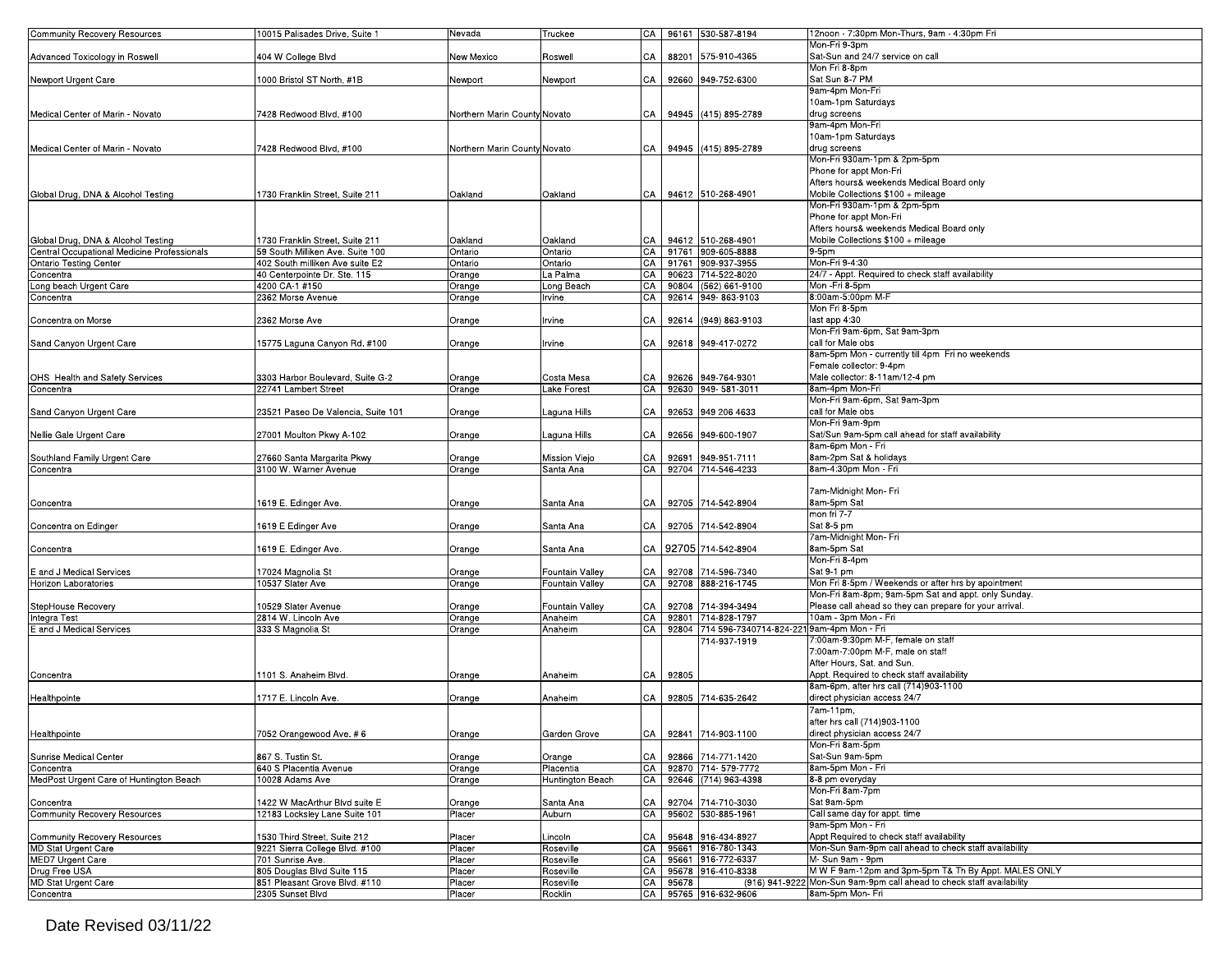| Drug Screen Resources                       | 2351 Sunset Blvd Suite 170          | Placer      | Rocklin                  |    |                | CA 95765 916-223-0502                              | 24/7 MALE donor collectors ONLY                                                        |
|---------------------------------------------|-------------------------------------|-------------|--------------------------|----|----------------|----------------------------------------------------|----------------------------------------------------------------------------------------|
| Community Recovery Resources                | 8491 North Lake Blvd                | Placer      | Kings Beach              | CA |                | 96143 530-546-5641                                 | By APPT Only Mon - Thurs                                                               |
| <b>ARCpoint Labs</b>                        | 405 Boulder Court #100              | Plaeasanton | Plaeasanton              | CA |                | 94566 925-236-1700                                 | Mon-Fri 9-3 call before for apointment                                                 |
| Greenville Rancheria Tribal Health          | 410 Main St.                        | Plumas      | Greenville               | CA | 95947          | 530-284-7990                                       | Monday - Friday 8 am - 5 pm                                                            |
|                                             |                                     |             |                          |    |                |                                                    | 8am-5pm Mon - Fri                                                                      |
| Forest View Screening                       | 883 Valley View Dr.                 | Plumas      | Quincy                   | СA | 95971          | 530-258-6475                                       | Weekends and Mobile collection with appointment                                        |
|                                             |                                     |             |                          |    |                |                                                    | 8am-5pm Mon - Fri                                                                      |
|                                             |                                     |             |                          |    |                |                                                    |                                                                                        |
| Portola Medical Clinic                      | 480 1st Ave.                        | Plumas      | Portola                  | СA |                | 96122 530-832-6606                                 | Appt. Required                                                                         |
|                                             |                                     |             |                          |    |                |                                                    | Mon-Fri 8am - 5pm                                                                      |
| American Safety Service                     | 3215 Fruitvale Ave                  | Richmond    | Bakersfield              | СA |                |                                                    | 93308 661-589-7635661-747-199 Weekends on call from 8-5pm, afterhours on call          |
|                                             |                                     |             |                          |    |                |                                                    |                                                                                        |
|                                             |                                     |             |                          |    |                |                                                    |                                                                                        |
|                                             |                                     |             |                          |    |                |                                                    |                                                                                        |
|                                             |                                     | Richmond    |                          | СA |                | 94806 510-626-4278                                 |                                                                                        |
| <b>ARCpoint Laboratories</b>                | 3065 Richmond Parkway #103          |             | Richmond                 |    |                |                                                    | Mon- Fri 8:30-4:45 after hours by apointment                                           |
|                                             |                                     |             |                          |    |                |                                                    | 8am-5pm Mon - Fri                                                                      |
|                                             |                                     |             |                          |    |                |                                                    | for 24/7 call 760-835-0318                                                             |
| Forensic Drug Testing (formerly Cal-Test)   | 73700 Dinah Shore Drive suite B206  | Riverside   | Palm Desert              | СA | 92211          | (760) 770-6068 Ext: 26                             | after hour fee fri 5pm mon 8am \$125 plus fees, weekends holidays \$175 plus fees      |
| Palo Verde Hospital                         | 250 N. 1st Street                   | Riverside   | <b>Blythe</b>            | CA |                | 92225 760- 921-5185 or 760-921 7am - 4pm Mon - Fri |                                                                                        |
|                                             |                                     |             |                          |    |                |                                                    | Hours: On call.                                                                        |
|                                             |                                     |             |                          |    |                |                                                    | Please call ahead to check staffing availability m/f,                                  |
| Sara Hess Mobile Testing                    | 165 N. First Street                 | Riverside   | Blythe                   | CА |                | 92225 760-412-0828                                 | will take clients at address listed or can be mobile if needed.                        |
| Eisenhower Occ. Health Services             | 67780 East Palm Canyon Drive        | Riverside   | Cathedral City           | CA |                | 92234 760-328-5679                                 | 8am-4pm Mon - Fri - Appt Required                                                      |
|                                             |                                     |             |                          | CA |                | 92260 760-341-8800                                 | M8am - 5pm Mon - Fri / Sat & Sun 9-4 Walk in                                           |
| Desert Urgent Care                          | 74-990 Country Club Dr. Suite 310   | Riverside   | Palm Desert              |    |                |                                                    |                                                                                        |
| Central Occupational Medicine Professionals | 4300 Central Avenue                 | Riverside   | Riverside                | CA | 92506          | 951-222-2206                                       | 24/7 Call ahead for staff availability                                                 |
| Central Occupational Medicine Professionals | 4300 Central Ave                    | Riverside   | Riverside                | СA |                | 92506 951-222-2206                                 | 24/7                                                                                   |
| Inland Empire Occupational                  | 3579 Arlington Avenue, Ste 300      | Riverside   | Riverside                | CA |                | 92506 951-341-9333                                 | 8am-4:30pm Mon - Fri                                                                   |
| Concentra                                   | 1760 Chicago Avenue Suite J3        | Riverside   | Riverside                | СA |                | 92507 951-781-2200                                 | 7am-6:30pm Mon - Fri                                                                   |
|                                             |                                     |             |                          |    |                |                                                    | Mon-Fri: 9am - 8pm                                                                     |
| <b>Total Care family Medical Center</b>     | 425 Diamond Dr #104- 105            | Riverside   | Lake Elsinore            | СA | 92530          | (951) 674-4114x251                                 | Sat:9-5 Sunday 9-4                                                                     |
| Concentra                                   | 16420 Perris Blvd, Suite Q          | Riverside   | Moreno Valley            | CA |                | 92551 951-571-2450                                 | 8am-5pm Mon - Fri                                                                      |
|                                             |                                     |             |                          | CA |                |                                                    | 8am-5pm Mon - Fri                                                                      |
| Concentra                                   | 16420 Perris Blvd, Suite Q          | Riverside   | Moreno Valley            |    | 92551          | 951-571-2450                                       |                                                                                        |
| Concentra                                   | 25285 Madison Ave. Suite 101        | Riverside   | Murrieta                 | CA |                | 92562 951-600-9070                                 | 8am-7pm Mon-Fri                                                                        |
|                                             |                                     |             |                          |    |                |                                                    | 8am-6pm Mon - Fri                                                                      |
|                                             |                                     |             |                          |    |                |                                                    | after hrs M-F 6PM-8AM                                                                  |
| Healthpointe                                | 2226 Medical Center Dr. # 101       | Riverside   | Perris                   | СA |                | 92571 951-657-6559                                 | WEEKEND AND HOLIDAY CALL COLTON OFFICE (909)-264-2500                                  |
|                                             |                                     |             |                          |    |                |                                                    | 8am-6pm Mon - Fri                                                                      |
|                                             |                                     |             |                          |    |                |                                                    | after hrs M-F 6PM-8AM                                                                  |
| Healthpointe                                | 27455 Tierra Alta Way Suite A       | Riverside   | Temecula                 | СA |                | 92590 951-699-8563                                 | WEEKEND AND HOLIDAY CALL COLTON OFFICE (909)-264-2500                                  |
|                                             |                                     |             |                          |    |                |                                                    |                                                                                        |
|                                             |                                     |             |                          |    |                |                                                    |                                                                                        |
|                                             |                                     |             |                          |    |                |                                                    |                                                                                        |
|                                             |                                     |             |                          |    |                |                                                    |                                                                                        |
| Central Occupational Medicine Professionals | 1690 W. 6th Street Suite K          | Riverside   | Corona                   | СA |                | 92882 951-736-9500                                 | 9-5pm                                                                                  |
|                                             |                                     |             |                          |    |                |                                                    |                                                                                        |
|                                             |                                     |             |                          |    |                |                                                    | 8am-6pm                                                                                |
| Healthpointe                                | 1171 Railroad St. # 101             |             |                          | СA |                | 92882 951-272-1400                                 | after hrs: M-F 6PM-8AM WEEKEND AND HOLIDAYS CALL COLTON OFFICE (909)264-2500           |
|                                             |                                     | Riverside   | Corona                   |    |                |                                                    |                                                                                        |
| Central Occupational Medicine Professionals | 13800 Heacock Ave Suite c-136       | Riverside   | Moreno Valley            | CA |                | 92553 951-656-6009                                 | $9-5pm$                                                                                |
| Comprehensive Medical                       | 6000 Fairway Dr #3                  | Rocklin     | Rocklin                  | CA |                | 95677 916-315-0100                                 | Mon- Fri 8:30-5                                                                        |
| Med 7 Urgent Care                           | 701 Sunrise Ave                     | Roseville   | Roseville                | CA | 95661          | (916) 772-6337                                     | 8-8pm 7 days a week                                                                    |
| Med 7 Urgent Care                           | 4156 Manzanita Avenue               | Sacramento  | Carmichael               | CA | 95608          | 916-488-6337                                       | 8-8pm 7 days a week                                                                    |
| MD Stat Urgent Care                         | 4948 San Juan Avenue                | Sacramento  | Fair Oaks                | CA | 95628          |                                                    | 916-966-6287916-329-5698am-8pm Mon-Fri 8am-4pm S/S Call to check staff availability    |
|                                             |                                     |             |                          |    |                | 916-691-8505                                       |                                                                                        |
| Mercy Medical Group Occupational Health     | 1730 Prairie city rd                | Sacramento  | <b>Elk Grove</b>         | СA |                | 95630 916-733-5784 belinda                         | 8am-5pm Mon-Fri must arrive no later than 3:30                                         |
| MED7                                        | 1201 East Bidwell St                | Sacramento  | Folsom                   | CA | 95630          | 916-920-6337                                       | M-S 8am - 8pm - 7 days a week                                                          |
|                                             | 12161 Folsom Blvd. Suite C          |             |                          |    |                | 95742 916-985-2223                                 | 8am-4:30pm Mon-Fri Appt required                                                       |
| Just Say No                                 |                                     | Sacramento  | Rancho Cordova           | CA |                |                                                    |                                                                                        |
|                                             |                                     |             |                          |    |                | 916-691-8505                                       |                                                                                        |
| Mercy Medical Group Occupational Health     | 9394 Big Horn Blvd                  | Sacramento  | <b>Elk Grove</b>         |    | 95758          | 916-733-5784 belinda                               | 7am-5pm Mon-Fri must arrive no later than 3:30                                         |
| Concentra                                   | 1675 Alhambra Blvd, Suite B         |             |                          |    |                |                                                    |                                                                                        |
|                                             |                                     | Sacramento  | Sacramento               | CA | 95816          | 916-451-4580                                       | 8am-5pm Mon- Fri                                                                       |
| James Hanley, Certified DTT                 |                                     |             |                          |    |                |                                                    | 24/7 - 365 DAYS A YEAR. Male collector by app                                          |
|                                             |                                     |             |                          | СA |                |                                                    | call or text in the AM to schedule same day apointment                                 |
|                                             | 3838 Watt Ave Ste C300              | Sacramento  | Sacramento               |    | 95821          | 916-759-0135                                       |                                                                                        |
| <b>ArcPoint Labs</b>                        | 1578 Howe Ave. @ Arden              | Sacramento  | Sacramento               | CA |                | 95825 916-565-0400                                 | 8:30am-5pm Mon-Fri, After Hours or weekends by appt.                                   |
|                                             |                                     |             |                          |    |                |                                                    | 8am - 4:45pm Mon - Fri, weekend by appt. only                                          |
| Collection Plus                             | 2129 Hacienda Way, Suite            | Sacramento  | Sacramento               |    |                | CA   95825 916-487-3152 x9                         | Appt Required to check staff availability for Male call first -female always available |
|                                             |                                     |             |                          |    |                |                                                    | Mon-Fri 8am-5pm                                                                        |
|                                             | 0 10670 White rock rd. #100         | Sacramento  | Rancho Cordova           | CA |                | 95826 916-364-1733                                 | not open weekends                                                                      |
| Comprehensive Medical                       | 3600 Power Inn Rd G                 | Sacramento  | Sacramento               | СA |                | 95826 (916) 454-1423                               | Mon-Fri 8-5                                                                            |
| Calvine Urgent Care                         | 8325 Elk Grove Florin Rd. Suite 800 | Sacramento  | Sacramento               | CA |                | 95829 916-226-6190                                 | 9am-8:45pm Mon-Sun Males call for staff availability                                   |
|                                             |                                     |             |                          | CA |                |                                                    | 7am-7pm Mon- Fri                                                                       |
| Concentra                                   | 4700 Northgate Blvd, Suite 100      | Sacramento  | Sacramento               |    |                | 95834 916-929-6161                                 |                                                                                        |
|                                             |                                     |             |                          |    |                |                                                    | 8 am - 8pm Mon - Fri                                                                   |
|                                             |                                     |             |                          |    |                |                                                    | Sat-Sun 8am-8pm                                                                        |
| Med7                                        | 4112 East Commerce Way              | Sacramento  | Sacramento               | CA | 95834          | (916)447-6337                                      | Male collection call ahead for observed                                                |
|                                             |                                     |             |                          |    |                |                                                    | 8 am - 8pm Mon - Fri                                                                   |
|                                             |                                     |             |                          |    |                |                                                    | Sat-Sun 8am-8pm                                                                        |
| Med7                                        | 4112 East Commerce Way              | Sacramento  | Sacramento               | ЗA | 95834          | (916)447-6337                                      | Male collection call ahead for observed                                                |
| Sacramento Valley Mobile Drug Testing       | n/a (Mobile Testing)                | Sacramento  | Sacramento & Bay Area CA |    | $\overline{0}$ | 916-740-6890                                       | Call to make Appt.                                                                     |
|                                             |                                     |             |                          |    |                |                                                    | Mon-Fri 8-8pm                                                                          |
| Doctors on Duty                             | 1212 S Main St                      | Salinas     | Salinas                  | CA |                | 93901 (831) 422-7777                               | Sat Sun 8-6pm                                                                          |

Date Revised 03/11/22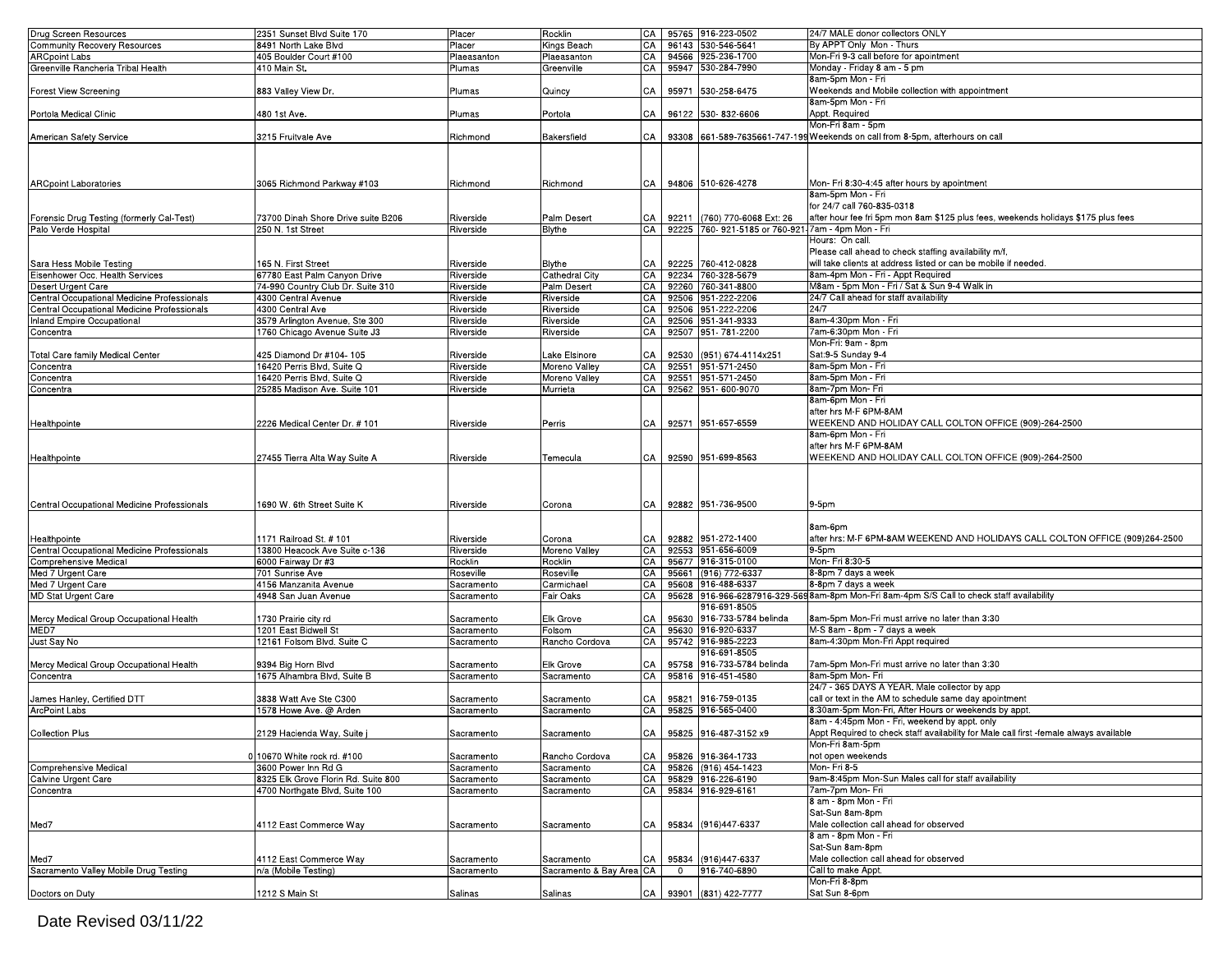| Harden Urgent Care                              | 1756 N Main St                          | Salinas         | Salinas             |    |       | CA   93906 831-443-8200                       | Mon-Frri 8-4pm                                                                                    |
|-------------------------------------------------|-----------------------------------------|-----------------|---------------------|----|-------|-----------------------------------------------|---------------------------------------------------------------------------------------------------|
| Concentra                                       | 15302 El Prado Rd.                      | San Bernadino   | Chino               | CA |       | 91710 909-393-7222                            | 7am- 9pm Mon - Fri                                                                                |
|                                                 |                                         |                 |                     |    |       |                                               | 8am-5pm Mon - Fr                                                                                  |
|                                                 |                                         |                 |                     |    |       |                                               |                                                                                                   |
|                                                 |                                         |                 |                     |    |       |                                               | 9am-2pm Sat                                                                                       |
| West Point Medical Center                       | 8520 Archibald Ave # B                  | San Bernadino   | Rancho Cucamonga    | CA |       | 91730 909-481-3909                            | Appt Required to check staff availability                                                         |
| Concentra                                       | 9405 Fairway View Place                 | San Bernadino   | Rancho Cucamonga    | CA |       | 91730 909-481-7345                            | 24/7 - Appt Required to check staff availability                                                  |
| Concentra                                       | 2171 South Grove Ave Suite A            | San Bernadino   | Ontario             | СA |       | 91761 909 923-4080                            | 24/7                                                                                              |
|                                                 |                                         |                 |                     |    |       |                                               | 8am-6pm Mon - Fri                                                                                 |
|                                                 |                                         |                 |                     |    |       |                                               | after hrs M-F 6PM-8AM                                                                             |
|                                                 |                                         |                 |                     |    |       |                                               |                                                                                                   |
| Healthpointe                                    | 754 N. Mountain Ave.                    | San Bernadino   | Ontario             | CA |       | 91762 909-460-4155                            | WEEKEND AND HOLIDAY CALL COLTON OFFICE (909)-264-2500                                             |
| Concentra                                       | 3200 Inland Empire Blvd, Suite 100      | San Bernadino   | Ontario             | CA |       | 91764 909-945-5011                            | Appt Required to check staff availability                                                         |
| Avalon Urgent Care Center                       | 58471 Twentynine Palms Hwy Suite 303    | San Bernadino   | <b>Yucca Valley</b> | CA |       | 92284 760-365-0851                            | 8am-6:30pm Mon-Fri, 9am-4pm Sat-Sun                                                               |
|                                                 |                                         |                 |                     |    |       |                                               |                                                                                                   |
| Dr. Mikes Walk In Clinic                        | 716 E. Main St                          | San Bernadino   | Barstow             | СA |       | 92311 760 256-6426                            | 8am-8:00p Mon - Fri, 10am-5pm Sat - Sun                                                           |
| Concentra                                       | 850 E. Washington Street                | San Bernadino   | Colton              | CA |       | 92324 (909) 370-0572                          | 8am-5pm Mon - Fri                                                                                 |
| <b>EMSI</b>                                     | 935 S. Mt. Vernon Av. #101              | San Bernadino   | Colton              | СA |       | 92324 909-370-0350                            | 8am- 4pm Mon - Fri                                                                                |
| Dr. Mikes Walk In Clinic                        | 15791 Bear Valley Rd                    | San Bernadino   | Hesperia            | СA |       | 92345 760-949-1231                            | 8am - 8pm Mon - Fri, 10am- 8pm Sat - Sun no blood on weekends                                     |
| Redlands Industrial Medical Clinic              | 255 Terracina Blvd. #101                | San Bernadino   | Redlands            | СA |       | 92373 909-748-6569                            | Mon-Fri 9am-4:30pm Female only                                                                    |
| Dr. Mikes Walk In Clinic                        |                                         |                 | Victorville         | СA |       | 92395 (760) 952-0244                          | 10am - 6pm Mon - Fri                                                                              |
|                                                 | 15626 Hesperia Rd                       | San Bernadino   |                     |    |       |                                               |                                                                                                   |
| Central Occupational Medicine Professionals     | 295 e. Caroline St. D1                  | San Bernadino   | San Bernadino       | CА |       | 92408 909-723-1161                            | 9-5pm                                                                                             |
| Central Occupational Medicine Professionals     | 295 E. Caroline St. Suite D1            | San Bernadino   | San Bernardino      | СA |       | 92408 (909) 723-1161                          | 24/7                                                                                              |
| Concentra                                       | 599 Inland Center Drive, Suite 105      | San Bernadino   | San Bernardino      | CA |       | 92408 909-889-2665                            | 24/7                                                                                              |
| Desert Valley Medical Group Industrial Medicine | 12401 Hesperia Road STE 9 & 10          | San Bernardino  | Victorville         | СA |       | 92395 760-241-8000 ext 5201                   | Mon-Fri 8-5pm closed for lunch lunch 12-1pm                                                       |
|                                                 |                                         |                 |                     |    |       |                                               | Mon-Fri 8am-4pm                                                                                   |
|                                                 |                                         |                 |                     |    |       |                                               |                                                                                                   |
| Med Drug Testing                                | 809 Bowsprit Rd., #205                  | San Diego       | Chula Vista         | СA | 91914 | 619-882-0960                                  | 24 hour available - After hour line (619) 882-0960                                                |
| Concentra                                       | 8090 Parkway Dr                         | San Diego       | La Mesa             | CA | 91942 | 619 697-3093                                  | 8am-5pm Mon- Fri                                                                                  |
|                                                 |                                         |                 |                     |    |       |                                               | Mon-Fri 7am - 6pm                                                                                 |
|                                                 |                                         |                 |                     |    |       |                                               |                                                                                                   |
| Concentra                                       | 5810 El Camino Real, Suite A            | San Diego       | Carlsbad            | CA |       | 92008 760-929-8269                            | no weekends                                                                                       |
|                                                 |                                         |                 |                     |    |       |                                               | Mon-Fri 7am - 6pm                                                                                 |
| Concentra                                       | 5810 El Camino Real, Suite A            | San Diego       | Carlsbad            | CA |       | 92008 760-929-8269                            | no weekends                                                                                       |
|                                                 |                                         |                 |                     |    |       |                                               | Mon-Fri 8-4pm                                                                                     |
|                                                 |                                         |                 |                     |    |       |                                               |                                                                                                   |
| East county Urgent Care                         | 1625 East main St. El Cajon . Suite 100 | San Diego       | San Diego           | CA |       | 92021 (619) 376-1082                          | sat -sun 9-3pm                                                                                    |
| Concentra                                       | 860 W. Valley Parkway #150              | San Diego       | Escondido           | СA |       | 92025 760-740-0707                            | 7am-7pm Mon - Fri-Appt. Required                                                                  |
| Concentra                                       | 3910 Vista Way Suite 106                | San Diego       | Oceanside           | CA |       | 92056 760-941-2000                            | 7am-7pm Mon - Fri, 8am-2pm Sat                                                                    |
| Concentra                                       | 740 Nordahl Road, Ste. 131              | San Diego       | San Marcos          | CA |       | 92069 760-432-9000                            | 8am-7pm Mon - Fri, 8am-4pm Sat/Sun                                                                |
| Concentra                                       | 3930 Fourth Avenue Suite 200            | San Diego       | San Diego           | CA |       | 92103 619-297-9610                            | Mon-Fri 7am-7pm                                                                                   |
|                                                 |                                         |                 |                     |    |       |                                               |                                                                                                   |
|                                                 |                                         |                 |                     |    |       |                                               | Mon-Fri - 8am-3pm normal hours 8am-5pm                                                            |
| ADAT                                            | 2667 Camino del Rio S #100h             | San Diego       | San Diego           | CA |       | 92108 (619) 295-9284                          | Sat, Sun after hours appt: only - 619-559-0236 addtl fees apply                                   |
| Concentra                                       | 5333 Mission Center Rd., Suite 100      | San Diego       | San Diego           | CA | 92108 |                                               | M-F 8 AM - 6 PM                                                                                   |
| Concentra                                       | 10350 Barnes Canyon Rd Suite 200        | San Diego       | San Diego           | СA |       | 92121 (858) 455-0200                          | Mon-Fri 8-5                                                                                       |
| Concentra                                       | 10350 Barnes Canyon Rd Suite 200        | San Diego       | San Diego           | CA |       | 92121 (858) 455-0200                          | Mon-Fri 8-5                                                                                       |
|                                                 |                                         |                 |                     |    |       |                                               |                                                                                                   |
|                                                 |                                         |                 |                     |    |       |                                               |                                                                                                   |
|                                                 |                                         |                 |                     |    |       |                                               |                                                                                                   |
|                                                 |                                         |                 |                     |    |       |                                               |                                                                                                   |
|                                                 |                                         |                 |                     |    |       |                                               |                                                                                                   |
| Concentra                                       | 5575 Ruffin Road, Suite 100             | San Diego       | San Diego           | CA |       | 92123 858-277-2744                            | 24/7 - Appt Required to check staff availability                                                  |
| E and J Medical Services                        | 8555 Aero Drive                         | San Diego       | San Diego           | CA |       | 92123 714-657-4487(858) 384-71 Mon- Fri 8-5pm |                                                                                                   |
| Concentra                                       | 5575 Ruffin Road, Suite 100             | San Diego       | San Diego           | CA |       | 92123 858-277-2744                            | 24/7 - Appt Required to check staff availability                                                  |
| Phamatech, Inc.                                 | 15175 Innovation Drive                  | San Diego       | San Diego           | СA |       | 92128 858-643-5555                            | 9am - 4pm Mon - Fri                                                                               |
|                                                 |                                         |                 |                     |    |       |                                               |                                                                                                   |
| Concentra                                       | 2 Connecticut Street                    | San Francisco   | San Francisco       | СA |       | 94107 415-621-5055                            | 7am-6pm Mon- Fri 9-3 Sat                                                                          |
|                                                 |                                         |                 |                     |    |       |                                               |                                                                                                   |
| Concentra                                       | 26 California Street                    | San Francisco   | San Francisco       | CA |       | 94111 415-781-7077                            | 7am-6pm Mon - Fri Sat 9am - 3pm                                                                   |
| No Drugs Inc                                    | 9 Silliman St Ste 6                     | San Francisco   | San Francisco       | СA |       | 94134 (800) 490-3784                          | Mon-Fri 8-1pm - 2-4 pm                                                                            |
| Concentra                                       | 3663 E. Arch Road, Suite 400            | San Joaquin     | Stockton            | СA |       | 95215 209-943-2202                            | 8am-5pm Mon - Fri                                                                                 |
|                                                 |                                         |                 |                     | СA |       |                                               | 95240 209-367-7985 or 1800-437 M-F 8:30 am - 11:30am 1:30-3:30pm for MALE observed Call for Appt. |
| <b>Biotest Review</b>                           | 316 South Crescent Avenue Suite B       | San Joaquin     | Lodi                |    |       |                                               |                                                                                                   |
| Central Occupational Medicine Professionals     | 840 S. Fairmont Ave Suite 9             | San Joaquin     | Lodi                | СA |       | 95240 209-333-1751                            | M-F 8am - 3:30 pm Females only Call for Appt                                                      |
|                                                 |                                         |                 |                     |    |       |                                               | CALL AHEAD FOR AVAILABILITY                                                                       |
| <b>Tracy Urgent Care</b>                        | 2160 W. Grant Line Rd. #230             | San Joaquin     | Tracy               | СA |       | 95377 209-832-8700                            | M-F 9am - 8pm Sat-Sun 9am - 1pm                                                                   |
| Life & focus                                    | 2715 S White Road                       | San Jose        | San Jose            | CA |       | 95148 408-630-0396                            | 7am till 10pm                                                                                     |
|                                                 |                                         |                 |                     |    |       |                                               |                                                                                                   |
|                                                 |                                         |                 |                     |    |       |                                               | 8am-5pm Mon - Fri                                                                                 |
|                                                 |                                         |                 |                     |    |       |                                               | Appointment only                                                                                  |
| <b>Star Drug Testing</b>                        | 1223 Higuera St., Ste 102               | San Luis Obispo | San Luis Obispo     | CA |       | 93401 805-782-0903                            | Male only but could change call for updates                                                       |
|                                                 |                                         |                 |                     |    |       |                                               | :30am-6pm Mon - Fri                                                                               |
|                                                 |                                         |                 |                     |    |       |                                               |                                                                                                   |
|                                                 |                                         |                 |                     |    |       |                                               | 8-7pm Thu                                                                                         |
| Family Industrial Medical Center                | 47 Santa Rosa St                        | San Luis Obispo | San Luis Obispo     | CA |       | 93405 805-542-9596                            | 9am-2pm Sat                                                                                       |
|                                                 |                                         |                 |                     |    |       | 805-226-4222                                  |                                                                                                   |
|                                                 |                                         |                 |                     |    |       | headquarter: 469-893-                         | M-F: 8:30 AM-7:00 PM                                                                              |
|                                                 |                                         |                 |                     |    |       |                                               | Sa-Su: 8:30 AM-3:00 PM                                                                            |
| Med Post Urgent Care                            | 500 1st St.                             | San Luis Obispo | Paso Robles         | CA |       | 93446 2000                                    |                                                                                                   |
|                                                 |                                         |                 |                     |    |       |                                               | 8am-4:30pm Mon - Fri                                                                              |
|                                                 |                                         |                 |                     |    |       |                                               | 11:30pm-1pm lunch break                                                                           |
| <b>Star Drug Testing</b>                        | 3850 Ramada Drive, Ste C4               | San Luis Obispo | Paso Robles         | CA |       | 93446 805-434-1477                            | Appoitment only                                                                                   |
|                                                 |                                         |                 |                     |    |       |                                               | 8am-6pm Mon - Fri                                                                                 |
|                                                 |                                         |                 |                     |    |       |                                               |                                                                                                   |
| Med Plus                                        | 877 N. Oak Park Blvd                    | San Luis Obispo | Pismo Beach         | CA |       | 93449 805-474-8450                            | 9pm-3pm Sat                                                                                       |
| Immediate Care                                  | 1750 El Camino Real, Suite 15           | San Mateo       | Burlingame          | CA |       | 94010 650-570-2273                            | Mon - Fri 8 am - 4 pm Sat. 9 am - 3 pm Female only                                                |
|                                                 |                                         |                 |                     |    |       |                                               | Tues 10am - 5pm                                                                                   |
|                                                 |                                         |                 |                     |    |       |                                               | Sat. 12:30pm - 5pm Call ahead to confirm staff availability                                       |
|                                                 |                                         |                 |                     |    |       |                                               | See also Redwood City location                                                                    |
|                                                 |                                         |                 |                     |    |       |                                               |                                                                                                   |
| Evergreen Acupuncture Clinic                    | 77 Birch St. Suite B                    | San Mateo       | Redwood City        | CA |       | 94062 650-369-3727                            | recently lowered collection price call for info                                                   |
|                                                 |                                         |                 |                     |    |       |                                               |                                                                                                   |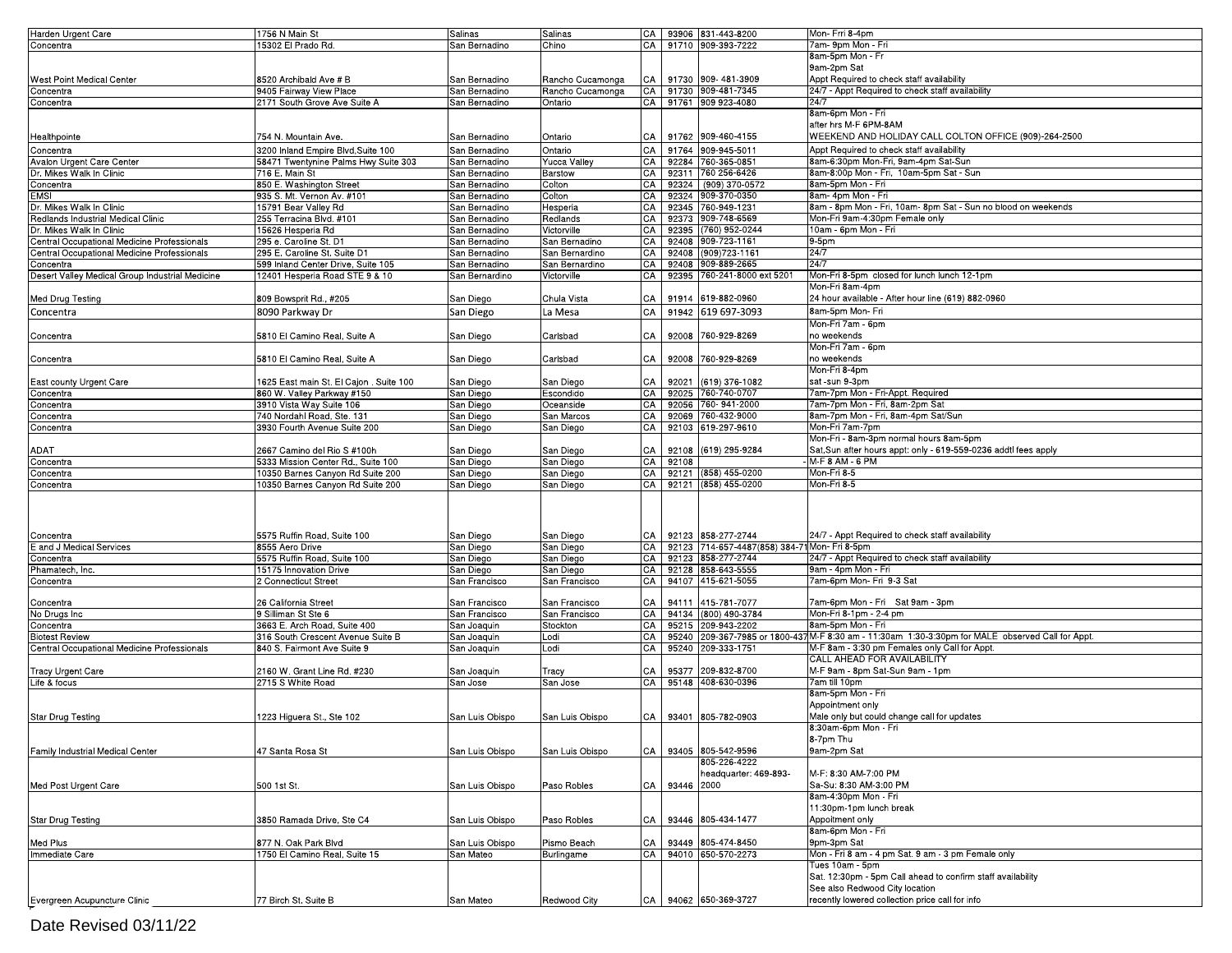| Concentra                                 | 125 Shoreway Road Suite A            | San Mateo        | San Carlos          |      |       | CA 94070 650-556-9420        | 8am-5pm Mon-Fri Call to check staff availability                         |
|-------------------------------------------|--------------------------------------|------------------|---------------------|------|-------|------------------------------|--------------------------------------------------------------------------|
|                                           |                                      |                  |                     |      |       |                              |                                                                          |
| Concentra                                 | 192 Beacon Street                    | San Mateo        | S. San Francisco    | CA   |       | 94080 650-589-6500           | 8am-5pm Mon- Fri                                                         |
|                                           |                                      |                  |                     |      |       |                              | Tues 10am - 5pm                                                          |
|                                           |                                      |                  |                     |      |       |                              | Sat. 12:30pm - 5pm Call ahead to confirm staff availability              |
|                                           |                                      |                  |                     |      |       |                              | See also Redwood City location                                           |
| Evergreen Acupuncture Clinic              | 70 N el camino real, suite D         | San Mateo        | Burlingame          | CA   |       | 94401 650-369-3727           | recently lowered collection price call for info                          |
| CoastLine Urgent Care                     | 1421 W MacArthur Blvd suite e        | Santa Ana        | Santa Ana           | СA   |       | 92704 714-710-3030           |                                                                          |
|                                           |                                      |                  |                     |      |       | 93103 805-965-3011           | 8am-6pm Mon-Fri                                                          |
| The MedCenter, Inc.                       | 319 North Milpas Street              | Santa Barbara    | Santa Barbara       | CA   |       |                              |                                                                          |
| The MedCenter. Inc.                       | 2954 State Street                    | Santa Barbara    | Santa Barbara       | CA   |       | 93105 805-682-7411           | 8am-8pm Mon-Sat, Sun 10am-6pm                                            |
| The MedCenter, Inc.                       | 271 N Fairview Ave # 101             | Santa Barbara    | Goleta              | СA   |       | 93117 805-681-7411           | 8am-8pm Mon-Sat                                                          |
| Industrial Medical Group                  | 3070 Skyway Dr. #106                 | Santa Barbara    | Santa Maria         | CА   | 93455 | 805-922-8282 x210            | Mon - Fri 7:30 am - 4:30 pm                                              |
|                                           |                                      |                  |                     |      |       |                              | 8am-5pm Mon - Fri                                                        |
|                                           |                                      |                  |                     |      |       |                              |                                                                          |
|                                           |                                      |                  |                     |      |       |                              | 12pm-1pm closed-Appt Required                                            |
| <b>Star Drug Testing</b>                  | 222 West Carmen Lane, Ste 101        | Santa Barbara    | Santa Maria         | CA   |       | 93458 805-349-0558           | Female only but could change call for updates                            |
| Concentra                                 | 1195 East Arques Avenue              | Santa Clara      | Sunnyvale           | СA   |       | 94085 408-773-9000           | 7am-4pm Mon- Fri                                                         |
|                                           |                                      |                  |                     |      |       |                              | 8am-6pm Mon- Fri                                                         |
| Concentra                                 | 190 Leavesley Road                   | Santa Clara      | Gilroy              | СA   | 95020 | 408-848-0444                 | 9am-4pm Sat-Appt Required                                                |
|                                           |                                      |                  |                     |      |       |                              | 8am-6pm Mon- Fri                                                         |
|                                           |                                      |                  |                     |      |       |                              |                                                                          |
| Concentra                                 | 1717 South Main Street               | Santa Clara      | Milpitas            | СA   | 95035 | 408-957-5700                 | Appt. required to check staff availability                               |
| Concentra                                 | 1893 Monterey Road, Suite 200        | Santa Clara      | San Jose            | CA   |       | 95112 408-288-3800           | 7am-7pm Mon- Fri 9am-4pm Sat                                             |
|                                           |                                      |                  |                     |      |       |                              |                                                                          |
|                                           |                                      |                  |                     |      |       |                              |                                                                          |
|                                           |                                      |                  |                     |      |       |                              |                                                                          |
|                                           |                                      |                  |                     |      |       |                              |                                                                          |
|                                           |                                      |                  |                     |      |       |                              |                                                                          |
| San Jose Chiropractic Center              | 3880 South Bascom Ave. Suite 112     | Santa Clara      | San Jose            | CA   |       | 95124 408-371-0260           | 9am - 5pm closed 12-2 Appt only                                          |
|                                           |                                      |                  |                     |      |       |                              | 8am - 8pm Mon- Fri                                                       |
| Physicians Medical Urgent Care            | 1910 North Capitol Ave.              | Santa Clara      | San Jose            | CA   | 95132 | 408-942-0333                 | 8am-3pm Sat                                                              |
| Bodhi Addiction Treatment And Wellness    | 425 Capitola Ave #1                  | Santa Cruz       | Capitola            | СA   |       | 95010 (831)-333-6736         | 8am-8pm everyday                                                         |
|                                           |                                      |                  |                     |      |       |                              | 24/7                                                                     |
| Health First Medical Group                | 13440 Imperial Hwy, Santa Fe Springs | Santa Fe Springs | Santa Fe Springs    | CA   |       | 90670 (562) 926-3440         |                                                                          |
|                                           |                                      |                  |                     |      |       |                              | Mon- Fri 8-3                                                             |
|                                           |                                      |                  |                     |      |       |                              | weekend by appointment call for availability                             |
| <b>Expert Drug Testing</b>                | 8781 Cuvamaca Street Suite D         | Santee           | San Diego           | CA   | 92071 | 619-281-9986                 | Male observation only                                                    |
|                                           |                                      |                  |                     |      |       |                              | Mon-Sat 9am-9pm; Sun 10am-6pm                                            |
|                                           | 3689 Eureka Wav                      |                  |                     |      |       |                              | last patient 30 mns before closing                                       |
| Prestige Urgent Care                      |                                      | Shasta           | Redding             | CA   | 96001 | 530-244-4577                 |                                                                          |
|                                           |                                      |                  |                     |      |       |                              | Mon Fri 8-6pm, Sat 10-6pm                                                |
| Pulse Urgent Care                         | 100 E. Cypress Avenue                | Shasta           | Redding             | СA   | 96002 | 530-722-1111                 | M and F staff available weekdays, only female on sat                     |
|                                           |                                      |                  |                     |      |       |                              | 8am-6:00pm Mon - Fri                                                     |
| Redding Occupational Medical Center       | 1710 Churn Creek Rd.                 | Shasta           | Redding             | CA   |       | 96002 530-646-4242           | 8am-3:30pm Sat & Sun call for appt                                       |
| <b>Hilltop Medical Clinic</b>             | 1093 Hilltop Drive                   | Shasta           | Redding             | CА   |       | 96003 530-221-1565           | Open everyday from 7:45 till 3                                           |
|                                           |                                      |                  |                     |      |       |                              |                                                                          |
| Mayers Memorial Hospital                  | 43563 State Highway 299E             | Shasta           | Fall River Mills    | СA   | 96028 | 530-336-5511                 | 7am-5pm Mon-Fri, 8am-3pm Sat                                             |
| Scott Valley Rural Health Clinic          | 155 Diggles Street                   | Siskiyou         | Etna                | CA   | 96027 | 530-467-5393                 | 9am-4pm Mon - Thu- closed on Friday                                      |
|                                           |                                      |                  |                     |      |       |                              | Mon-Fri 8am-5pm Call ahead for appt. time same day                       |
| Onarheim Services                         | 120 Singleton Road                   | Siskiyou         | Yreka               | СA   | 96097 | 530-842-1395                 | Male/Female                                                              |
|                                           |                                      |                  |                     |      |       |                              |                                                                          |
| Northbay Medical Center                   | 2470 Hilborn Rd. #100                | Solano           | Fairfield           | СA   |       | 94534 707-646-4600           | 8am - 4:45pm Mon - Fri 12-1 closed                                       |
| C-Dat                                     | 17 Tennessee St                      | Solano           | Vallejo             | CA   |       | 94590 707 643-3894           | 7:30am-3pm Mon- Fri, Sat. 9am-11noon - Appt. Required                    |
| Angelman's Inc.                           | 1425 Market Lane Suite G             | Solano           | Dixon               | СA   |       | 95620 707 693-1947           | 24/7-Appointment only                                                    |
| Solano Drug and Alcohol Testing           | 418 Davis St. Suite B                | Solano           | Vacaville           | СA   |       | 95688 707-447-9651           | 8:30am - 11:30pm, 1pm - 4pm                                              |
|                                           |                                      |                  |                     |      |       |                              | 8am - 5pm Mon - Fri                                                      |
| Alcohol and Drug Testing Service          |                                      |                  |                     | СA   |       | 94928 707-588-1234           | AVAILABLE 24/7 BY APOINTMENT \Male observed by app, female no app needed |
|                                           | 6025 Labath Ave. Ste 104             | Sonoma           | Rohnert Park        |      |       |                              |                                                                          |
| Concentra                                 | 6174 State Farm Drive                | Sonoma           | <b>Rohnert Park</b> | CА   |       | 94928 707-586-4320           | 8am-5pm Mon - Fri                                                        |
| Concentra                                 | 1221 North Dutton Avenue             | Sonoma           | Santa Rosa          | СA   |       | 95401 707-543-8360           | 8am-5pm Mon - Fri                                                        |
|                                           |                                      |                  |                     |      |       |                              | 8am-5:30pm Mon, Thurs, Fri                                               |
|                                           |                                      |                  |                     |      |       |                              | 12-2pm CLOSED FOR LUNCH                                                  |
|                                           |                                      |                  |                     |      |       |                              | 8am-12pm Tuesday                                                         |
|                                           |                                      |                  |                     |      |       |                              |                                                                          |
|                                           |                                      |                  |                     |      |       |                              | Wednesday - Closed                                                       |
| Drug Free USA of Sonoma County            | 445 Tesconi Circle                   | Sonoma           | Santa Rosa          | CA   |       | 95401 707-545-6949           | 9am-12pm Saturday                                                        |
| Charles White -Mobile collector           | 1899 Mendocino Ave Suite B           | Sonoma County    | Santa Rosa          | СA   |       | 95401 707-545-5555           | 7 days a week, 7am-9pm, and on holidays.                                 |
| <b>Work Wellness</b>                      | 1801 Colorado Avenue Suite 130       | Stanislaus       | Turlock             | CA   |       | 95382 209-216-3333           | Mon - Fri 8 am - 5 pm Call ahead for availability                        |
| St Joseph's Medical Center                | 1800 N California St                 | Stockton         | Stockton            | СA   |       | 95204 209-467-6377           | 24/7                                                                     |
|                                           |                                      |                  |                     |      |       |                              | 9am-6pm Mon - Fri,                                                       |
|                                           |                                      |                  |                     |      |       |                              |                                                                          |
| Rideout Occupational Health               | 1531 Plumas Court                    | Sutter           | Yuba City           |      |       | CA 95991 530-751-4900        | 9am-5pm Sat-Sun                                                          |
| Regency Urgent Care Medical               | 1429 Colusa Highway Suite B          | Sutter           | Yuba City           | CA I |       | 95993 530-674-7000           | 8am-6pm Mon-Fri, 9am-5pm Sat                                             |
|                                           |                                      |                  |                     |      |       |                              | Mon- Fri 9:30 am- 11:30 am                                               |
|                                           |                                      |                  |                     |      |       |                              | afternoons only Mon, Wed, Fri from 2-4 pm                                |
|                                           |                                      |                  |                     |      |       |                              | FEMALE OBSERVED TESTS ONLY/ M W F 9-11:30 & 2-4                          |
|                                           |                                      |                  |                     |      |       |                              |                                                                          |
| Lane Chiropractic - Lesa M Lane DC        | 703 Main St                          | Tehama           | Red Bluff           | CA   |       | 96080 530-527-3844           | Tue Thu 9-11:30                                                          |
|                                           |                                      |                  |                     |      |       |                              | Mon-Fri 9-5pm                                                            |
|                                           |                                      |                  |                     |      |       |                              | Sat Sun by apointment, call for observed                                 |
| <b>Fastest labs</b>                       | 18156 Crenshaw Blvd,                 | Torrance         | Los Angeles         | CA   |       | 90504 424-433-5553           | After hrs call 424-433-5553 x2                                           |
| Trinity Community Health Clinic           | 31 Easter Avenue                     | Trinity          | Weaverville         | СA   |       | 96093 530-623-4186530-623-55 | M-F 8am - 5pm APPT Required                                              |
|                                           |                                      |                  |                     |      |       |                              |                                                                          |
| AVERTEST (used to be global drug testing) | 356 N. Porter Rd.                    | Tulare           | Porterville         | CA   | 93257 | 559-781-8029                 | 9am-5pm Mon - Fri                                                        |
|                                           |                                      |                  |                     |      |       |                              | 9am-5pm Mon - Fri                                                        |
| AVERTEST (used to be global drug testing) | 649 S. County Center Dr. Suite A     | Tulare           | Visalia             | СA   | 93277 | 559-733-8029                 | Appt Required to check staff availability                                |
|                                           |                                      |                  |                     |      |       |                              |                                                                          |
| Dinuba Rural Medical Center               | 420 E. El Monte Way                  | Tulare           | Dinuba              | CA   |       | 93618 559-595-9500           | Mon-Fri 8am-Noon and 1pm-5pm Call ahead to confirm staff                 |
|                                           |                                      |                  |                     |      |       |                              |                                                                          |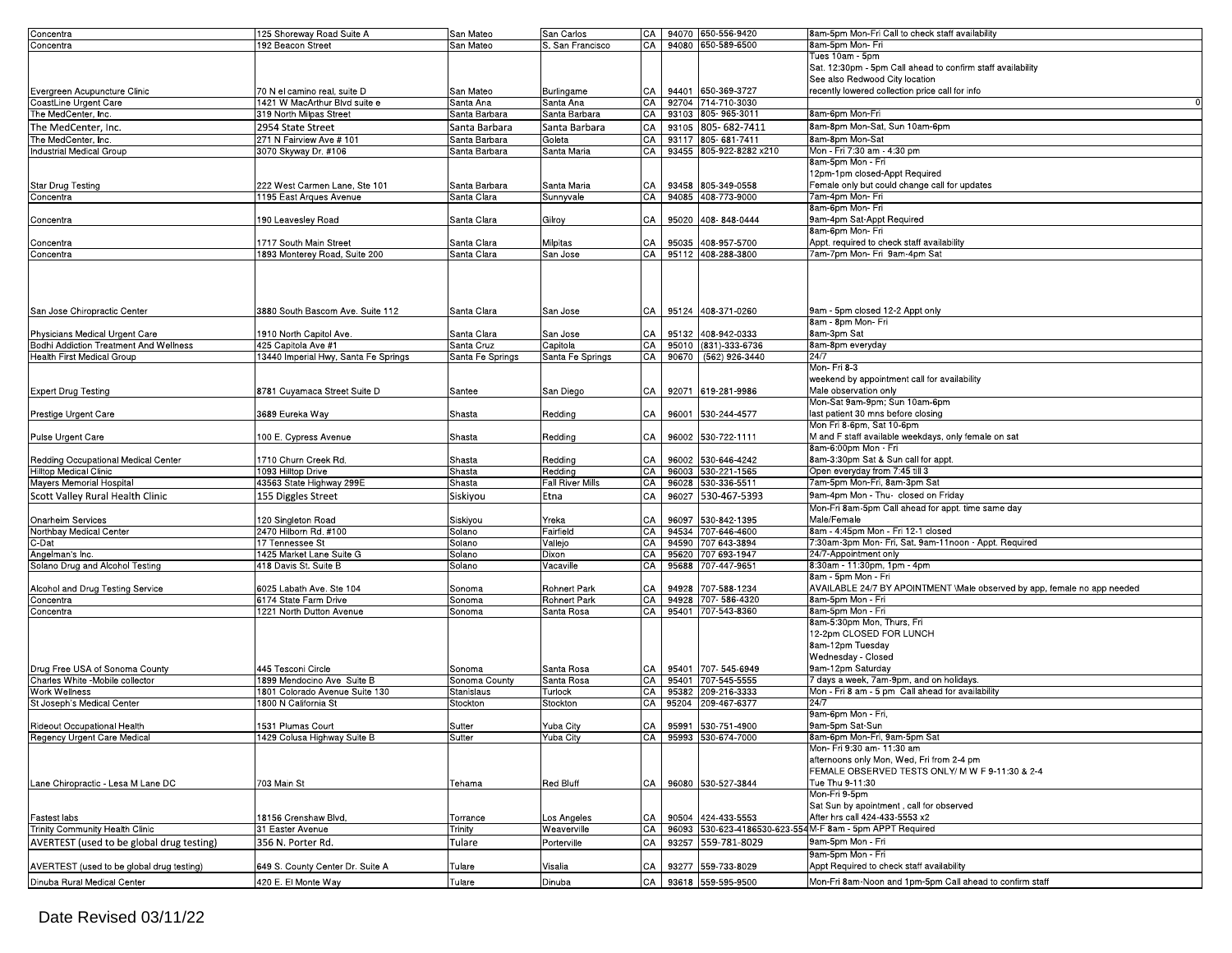| 8am-3:30pm Mon - Fri<br>12-1pm CLOSED FOR LUNCH APPT Required<br>Job Care/Sonora Regional Medical Center<br>19747 Greenley Rd. Suite 2<br>CA<br>95370 209-536-3780<br>Tuolumne<br>Sonora<br>6pm-4am back up for Job Care, call to check staff availability<br>Sonora Regional Medical Center Hospital Laboratory<br>95370 209-536-5000<br>1000 Greenley Rd.<br>Tuolumne<br>Sonora<br>СA<br>Mon-Fri 8-5pm<br>Tustin<br>СA<br>92780 (714) 669-1997<br>Sunrise Healthcare<br>2492 Walnut Ave # 110<br>Tustin |                                                                                                     |
|-----------------------------------------------------------------------------------------------------------------------------------------------------------------------------------------------------------------------------------------------------------------------------------------------------------------------------------------------------------------------------------------------------------------------------------------------------------------------------------------------------------|-----------------------------------------------------------------------------------------------------|
|                                                                                                                                                                                                                                                                                                                                                                                                                                                                                                           |                                                                                                     |
|                                                                                                                                                                                                                                                                                                                                                                                                                                                                                                           |                                                                                                     |
|                                                                                                                                                                                                                                                                                                                                                                                                                                                                                                           |                                                                                                     |
|                                                                                                                                                                                                                                                                                                                                                                                                                                                                                                           |                                                                                                     |
| Van Nuys<br>Van Nuvs<br>7-7pm all days<br>16300 Roscoe Blvd Suite 1-A<br>CA<br>91406 (818) 893-4426<br>Concentra                                                                                                                                                                                                                                                                                                                                                                                          |                                                                                                     |
| Mon-Fri 8am-5pm                                                                                                                                                                                                                                                                                                                                                                                                                                                                                           |                                                                                                     |
| <b>Thousand Oaks</b><br>Sat 10am-3pm<br>Thousand Oaks Urgent Care<br>620 E Janss Road<br>91360 805-495-6866<br>Ventura<br>CA I                                                                                                                                                                                                                                                                                                                                                                            |                                                                                                     |
| Mon-Fri 8am-5pm                                                                                                                                                                                                                                                                                                                                                                                                                                                                                           |                                                                                                     |
| Sat 10am-3pm<br>620 E Janss Road<br><b>Thousand Oaks</b><br>91360 805-495-6866<br>Thousand Oaks Urgent Care<br>CA<br>Ventura                                                                                                                                                                                                                                                                                                                                                                              |                                                                                                     |
| 93012 805-484-0095<br>8am-6pm Mon-Fri<br>4934 Verdugo Way<br>Ventura<br>Camarillo<br>CA<br>Concentra                                                                                                                                                                                                                                                                                                                                                                                                      |                                                                                                     |
| 93030 805-983-2234<br>7am-Midnight Mon- Fri 8am-4pm Sat<br>1851 N. Lombard Street, Suite 100<br>CA<br>Ventura<br>Oxnard<br>Concentra                                                                                                                                                                                                                                                                                                                                                                      |                                                                                                     |
| Coastal Occupational Medical Group<br>1901 Outlet Center Dr. Suite 100<br>93036 805-988-3200<br>Mon-Fri 7am-6pm Sat 9am-3pm<br>Ventura<br>Oxnard<br>СA                                                                                                                                                                                                                                                                                                                                                    |                                                                                                     |
| <b>Walnut Creek</b><br>Walnut Creek,<br>CA<br>94596 (925) 932-7715<br>Mon-Fri 8-5pm<br>1981 N Broadway Suite 190<br>Concentra                                                                                                                                                                                                                                                                                                                                                                             |                                                                                                     |
| 8am-5pm Mon - Fri                                                                                                                                                                                                                                                                                                                                                                                                                                                                                         |                                                                                                     |
| Call for staff availability<br>Yolo<br>3680 Industrial Blvd. Suite 550-H<br>West Sacramento<br>CA 95691 916-373-7575<br>Concentra                                                                                                                                                                                                                                                                                                                                                                         |                                                                                                     |
| Mon-Fri 8am-430pm                                                                                                                                                                                                                                                                                                                                                                                                                                                                                         |                                                                                                     |
| Sat-Sun 10am-3pm<br>Newbury Park<br>CA 91320 805-499-0308<br>Newbury Park Urgent Care<br>2080 Newbury Rd., #B                                                                                                                                                                                                                                                                                                                                                                                             |                                                                                                     |
| Mon-Fri 9am - 430pm                                                                                                                                                                                                                                                                                                                                                                                                                                                                                       |                                                                                                     |
| closed 12pm-1pm for lunch                                                                                                                                                                                                                                                                                                                                                                                                                                                                                 |                                                                                                     |
| No after hours or weekends<br>91506 818-843-8555<br>Mend Urgent Care<br>1701 West Verdugo Ave<br><b>Burbank</b><br>CA                                                                                                                                                                                                                                                                                                                                                                                     |                                                                                                     |
| Mon-Fri 8am - 8pm                                                                                                                                                                                                                                                                                                                                                                                                                                                                                         |                                                                                                     |
| Sat-Sun 9am - 7pm<br>1130 West Olive Ave.<br>CA 91506 747-477-1411<br>Angel Wings Medical Associates<br>Burbank                                                                                                                                                                                                                                                                                                                                                                                           |                                                                                                     |
| Mon-Fri 9am - 430pm                                                                                                                                                                                                                                                                                                                                                                                                                                                                                       |                                                                                                     |
| closed 12pm-1pm for lunch                                                                                                                                                                                                                                                                                                                                                                                                                                                                                 |                                                                                                     |
| No after hours or weekends<br>Mend Urgent Care<br>CA 91506 818-843-8555<br>1701 West Verdugo Ave<br>Burbank                                                                                                                                                                                                                                                                                                                                                                                               |                                                                                                     |
| Mon-Fri 8am - 8pm                                                                                                                                                                                                                                                                                                                                                                                                                                                                                         |                                                                                                     |
| Sat-Sun 9am - 7pm<br>CA 91506 747-477-1411<br>Angel Wings Medical Associates<br>1130 West Olive Ave.<br>Burbank                                                                                                                                                                                                                                                                                                                                                                                           |                                                                                                     |
| Mon-Fri 8am-5pm during Covid (normal business is 8am-8pm)                                                                                                                                                                                                                                                                                                                                                                                                                                                 |                                                                                                     |
| Sat-Sun 9am-1pm during Covid<br>92543 951-929-6777<br><b>Access First Urgent</b><br>1525 W. Florida Ave., #C,D<br>CA  <br>Hemet                                                                                                                                                                                                                                                                                                                                                                           |                                                                                                     |
| Mon-Fri 8am-6pm during Covid (normal 9am-9pm)                                                                                                                                                                                                                                                                                                                                                                                                                                                             |                                                                                                     |
| 92595 951-600-0110<br>Sun-Sat - 8am-6pm (normal 9am-9pm)<br>Inland Urgent Care Wildomar<br>36320 Inland Valley Dr., #307<br>Wildomar<br>CA I                                                                                                                                                                                                                                                                                                                                                              |                                                                                                     |
| Mon-Fri 8am-8pm                                                                                                                                                                                                                                                                                                                                                                                                                                                                                           |                                                                                                     |
| 92821 714-494-2828 general951-Sat-Sun 8am-6pm<br>395 W. Central Ave.<br>Brea Urgent Care<br>CA I<br>Brea                                                                                                                                                                                                                                                                                                                                                                                                  |                                                                                                     |
| Mon-Fri 8am-8pm                                                                                                                                                                                                                                                                                                                                                                                                                                                                                           |                                                                                                     |
| 92821 714-494-2828 general951-Sat-Sun 8am-6pm<br>395 W. Central Ave.<br>Brea Urgent Care<br>CA<br>Brea                                                                                                                                                                                                                                                                                                                                                                                                    |                                                                                                     |
| 93274 559-901-4328<br>Accurate Mobile<br>1295 Hillcrest Ave<br>Tulare<br>CA<br>24 hours call for staff availability                                                                                                                                                                                                                                                                                                                                                                                       |                                                                                                     |
| CA<br>94536 510-608-6174<br>Mon-Fri 8am - 5pm<br><b>Washington Urgent Care</b><br>2500 Mowry Ave. #212<br>Fremont                                                                                                                                                                                                                                                                                                                                                                                         |                                                                                                     |
| Mon-Fri 8am - 5pm                                                                                                                                                                                                                                                                                                                                                                                                                                                                                         |                                                                                                     |
| closed weekends<br>333 Hegenberger Rd., #100<br>94621 510-638-0701<br>Oakland<br>CA<br>Concentra                                                                                                                                                                                                                                                                                                                                                                                                          |                                                                                                     |
| Co-Occupational Medial Partners<br>1530 E Hammer Lane<br>CA<br>95210 209-954-3200<br>Mon-Fri 8-4pm<br>Stockton                                                                                                                                                                                                                                                                                                                                                                                            |                                                                                                     |
| Mon-Fri 8am - 5pm                                                                                                                                                                                                                                                                                                                                                                                                                                                                                         |                                                                                                     |
|                                                                                                                                                                                                                                                                                                                                                                                                                                                                                                           | Closed weekends, but there is an after hours technician for fee \$85 + urine, hair fee 661-589-7635 |
| American Safety Service<br>3215 Fruitvale Ave<br>Bakersfield<br>CA<br>661-589-7635661-747-199 ext 1002<br>$\mathbf{0}$                                                                                                                                                                                                                                                                                                                                                                                    |                                                                                                     |

## Northern California / After Hours

**Drug Screen Resources** Contact: Jim Barley-MALE COLLECTION ONLY-Observed urine for Male only-no blood Phone: 916-740-6890

## Available in the following cities:

| Aptos                   | New Castle       |
|-------------------------|------------------|
| Auburn                  | Novato           |
| Cameron Park            | Oakdale          |
| Camino                  | Oakland          |
| Carmichael              | Olympic Valley   |
| Chico                   | Orangevale       |
| Clarksburg              | Palo Alto        |
| Colfax                  | Paradise         |
| Coloma                  | Penryn           |
| Cool                    | Pilot hill       |
| Davis                   | Placerville      |
| Diamond Springs         | Pleasant Hill    |
| Dixon                   | Pleasanton       |
| Dunnigan                | Quincy           |
| Dutch Flat              | Rancho Cordova   |
| El Dorado Hills         | Rancho Murieta   |
| El Macero               | <b>Red Bluff</b> |
| Elk Grove               | Rescue           |
| Elverta                 | Rio Linda        |
| Emeryville              | Rocklin          |
| Esparto                 | Roseville        |
| Date Revised: 7/30/2020 |                  |